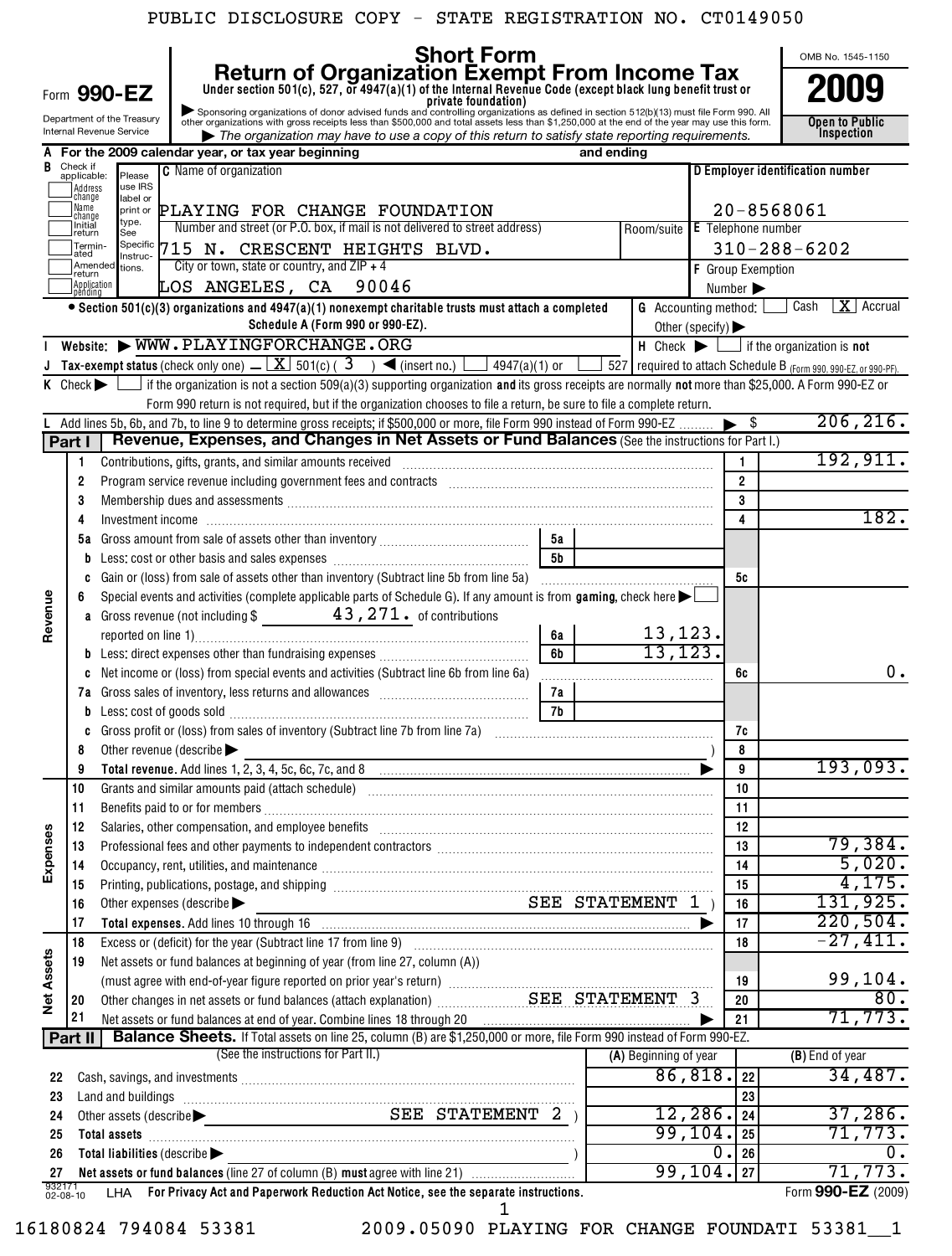| PLAYING FOR CHANGE FOUNDATION<br>Form 990-EZ (2009)                                                                                            |                             |                     | 20-8568061        | Page 2                              |
|------------------------------------------------------------------------------------------------------------------------------------------------|-----------------------------|---------------------|-------------------|-------------------------------------|
| <b>Part III Statement of Program Service Accomplishments</b> (See the instructions for Part III.)                                              |                             |                     |                   | <b>Expenses</b>                     |
| What is the organization's primary exempt purpose?RESOURCES TO MUSICIANS GLOBALLY                                                              |                             |                     |                   | (Required for section 501(c)(3)     |
| Describe what was achieved in carrying out the organization's exempt purposes. In a clear and concise manner, describe                         |                             |                     |                   | and 501(c)(4) organizations and     |
| the services provided, the number of persons benefited, and other relevant information for each program title.                                 |                             |                     | for others.)      | section 4947(a)(1) trusts; optional |
| <b>SEE STATEMENT 5</b><br>28                                                                                                                   |                             |                     |                   |                                     |
|                                                                                                                                                |                             |                     |                   |                                     |
|                                                                                                                                                |                             |                     |                   |                                     |
|                                                                                                                                                |                             |                     |                   | 155,602.                            |
| (Grants \$<br>If this amount includes foreign grants, check here                                                                               |                             |                     | 28al              |                                     |
| <b>SEE STATEMENT 6</b><br>29                                                                                                                   |                             |                     |                   |                                     |
|                                                                                                                                                |                             |                     |                   |                                     |
|                                                                                                                                                |                             |                     |                   |                                     |
| (Grants \$                                                                                                                                     |                             |                     | 29al              | 33,609.                             |
| 30                                                                                                                                             |                             |                     |                   |                                     |
|                                                                                                                                                |                             |                     |                   |                                     |
|                                                                                                                                                |                             |                     |                   |                                     |
| (Grants \$                                                                                                                                     |                             |                     | 30al              |                                     |
|                                                                                                                                                |                             |                     |                   |                                     |
| ) If this amount includes foreign grants, check here<br>(Grants \$                                                                             |                             |                     | 31a               |                                     |
| 32 Total program service expenses (add lines 28a through 31a)                                                                                  |                             |                     | 32                | 189, 211.                           |
| Part IV   List of Officers, Directors, Trustees, and Key Employees. List each one even if not compensated. (See the instructions for Part IV.) |                             |                     |                   |                                     |
|                                                                                                                                                |                             |                     | (d) Contributions |                                     |
|                                                                                                                                                | (b) Title and average hours | (c) Compensation    | to employee       | (e) Expense                         |
| (a) Name and address                                                                                                                           | per week devoted to         | (If not paid, enter | benefit plans &   | account and                         |
|                                                                                                                                                | position                    | -0-.)               | deferred          | other allowances                    |
|                                                                                                                                                |                             |                     | compensation      |                                     |
| WHITNEY KROENKE , 715 N. CRESCENT                                                                                                              | <b>EXECUTIVE DIRECTOR</b>   |                     |                   |                                     |
| HEIGHTS BLVD., LA, CA 90046 0                                                                                                                  | 2.00                        | 0.                  | 0.                | 0.                                  |
| MARK JOHNSON, 715 N. CRESCENT                                                                                                                  | <b>CHAIRMAN</b>             |                     |                   |                                     |
| HEIGHTS BLVD., LA, CA 90046 0                                                                                                                  | 2.00                        | О.                  | 0.                | 0.                                  |
| DAVID BACON, 715 N. CRESCENT HEIGHTS                                                                                                           | <b>DIRECTOR</b>             |                     |                   |                                     |
| BLVD., LA, CA 90046 0                                                                                                                          | 2.00                        | 0.                  | 0.                | $\mathbf 0$ .                       |
| HEATHER O'BRIEN BACON, 715 N.                                                                                                                  | <b>DIRECTOR</b>             |                     |                   |                                     |
| CRESCENT HEIGHTS BLVD., LA, CA 90046                                                                                                           | 2.00                        | 0.                  | 0.                | 0.                                  |
| JEREMY GOULDER, 715 N.<br><b>CRESCENT</b>                                                                                                      | <b>DIRECTOR</b>             |                     |                   |                                     |
| HEIGHTS BLVD., LA, CA 90046 0                                                                                                                  | 2.00                        | 0.                  | 0.                | 0.                                  |
| JOEL GOULDER, 715 N. CRESCENT                                                                                                                  | <b>DIRECTOR</b>             |                     |                   |                                     |
| HEIGHTS BLVD., LA, CA 90046 0                                                                                                                  | 2.00                        | 0.                  | 0.                | 0.                                  |
| KEVIN KRUPITZER, 715 N. CRESCENT                                                                                                               | <b>DIRECTOR</b>             |                     |                   |                                     |
| HEIGHTS BLVD., LA, CA 90046 0                                                                                                                  | 2.00                        | 0.                  | 0.                |                                     |
|                                                                                                                                                |                             |                     |                   | $0$ .                               |
| GREG JOHNSON, 715 N. CRESCENT                                                                                                                  | <b>DIRECTOR</b>             |                     |                   |                                     |
| HEIGHTS BLVD., LA, CA 90046 0                                                                                                                  | 2.00                        | 0.                  | 0.                | 0.                                  |
| RAAN WILLIAMS, 715 N. CRESCENT                                                                                                                 | <b>DIRECTOR</b>             |                     |                   |                                     |
| HEIGHTS BLVD., LA, CA 90046 0                                                                                                                  | 2.00                        | 0.                  | 0.                | 0.                                  |
|                                                                                                                                                |                             |                     |                   |                                     |
|                                                                                                                                                |                             |                     |                   |                                     |
|                                                                                                                                                |                             |                     |                   |                                     |
|                                                                                                                                                |                             |                     |                   |                                     |
|                                                                                                                                                |                             |                     |                   |                                     |
|                                                                                                                                                |                             |                     |                   |                                     |
|                                                                                                                                                |                             |                     |                   |                                     |
|                                                                                                                                                |                             |                     |                   |                                     |
|                                                                                                                                                |                             |                     |                   |                                     |
|                                                                                                                                                |                             |                     |                   |                                     |
|                                                                                                                                                |                             |                     |                   |                                     |
|                                                                                                                                                |                             |                     |                   |                                     |
|                                                                                                                                                |                             |                     |                   |                                     |
|                                                                                                                                                |                             |                     |                   |                                     |
|                                                                                                                                                |                             |                     |                   |                                     |
|                                                                                                                                                |                             |                     |                   |                                     |
|                                                                                                                                                |                             |                     |                   |                                     |
| 932172<br>$02 - 08 - 10$                                                                                                                       |                             |                     |                   | Form 990-EZ (2009)                  |

2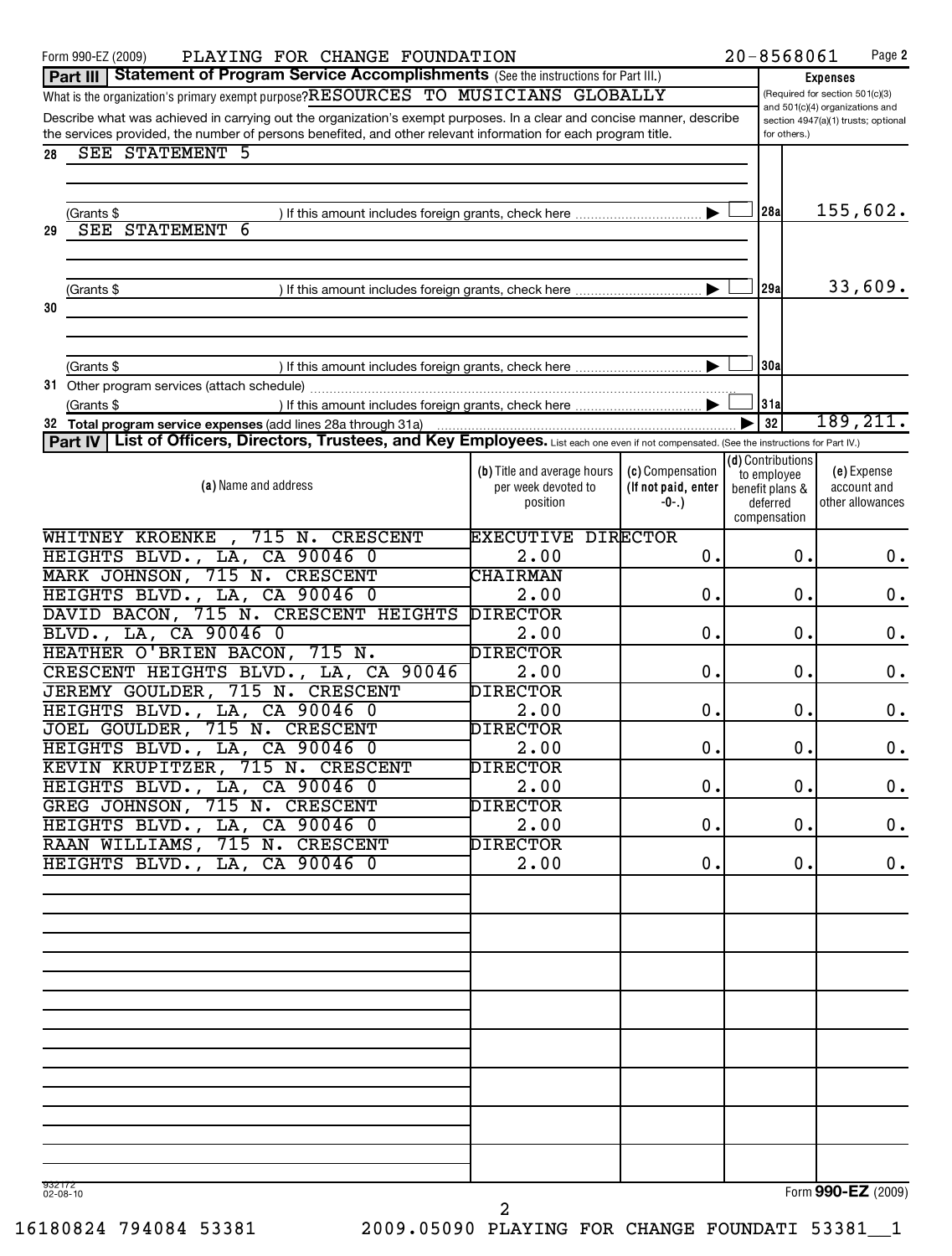|    | 20-8568061<br>Form 990-EZ (2009)<br>PLAYING FOR CHANGE FOUNDATION                                                                             |                 |         | Page 3                  |
|----|-----------------------------------------------------------------------------------------------------------------------------------------------|-----------------|---------|-------------------------|
|    | <b>Part V</b><br>Other Information (Note the statement requirements in the instructions for Part V.)                                          |                 |         |                         |
|    |                                                                                                                                               |                 | Yes No  |                         |
| 33 | Did the organization engage in any activity not previously reported to the IRS? If "Yes," attach a detailed description of each activity      | 33              |         | $\overline{\mathbf{x}}$ |
| 34 |                                                                                                                                               | 34              |         | $\overline{\mathtt{x}}$ |
| 35 | If the organization had income from business activities, such as those reported on lines 2, 6a, and 7a (among others), but not                |                 |         |                         |
|    | reported on Form 990-T, attach a statement explaining why the organization did not report the income on Form 990-T.                           |                 |         |                         |
|    | a Did the organization have unrelated business gross income of \$1,000 or more or was it subject to section 6033(e) notice, reporting,        |                 |         |                         |
|    | and proxy tax requirements?                                                                                                                   | 35a             |         | x                       |
|    |                                                                                                                                               | 35 <sub>b</sub> | N/R     |                         |
| 36 | Did the organization undergo a liquidation, dissolution, termination, or significant disposition of net assets during the year? If "Yes,"     |                 |         |                         |
|    | complete applicable parts of Sch. N происходимости и политической составляют подделжно подделжно подделжно по                                 | 36              |         | x                       |
|    | 0.<br>37a Enter amount of political expenditures, direct or indirect, as described in the instructions. ___________ >   37a                   |                 |         |                         |
|    |                                                                                                                                               | 37 <sub>b</sub> |         | x                       |
|    | 38 a Did the organization borrow from, or make any loans to, any officer, director, trustee, or key employee or were any such loans made      |                 |         |                         |
|    |                                                                                                                                               | 38a             |         | х                       |
|    | N/A<br>38 <sub>b</sub>                                                                                                                        |                 |         |                         |
| 39 | Section 501(c)(7) organizations. Enter:                                                                                                       |                 |         |                         |
|    | N/A<br>a Initiation fees and capital contributions included on line 9 [11] [11] [12] [12] [12] [12] [13] [13] [13] [1<br>39a                  |                 |         |                         |
|    | N/A<br>39 <sub>b</sub>                                                                                                                        |                 |         |                         |
|    | 40a Section 501(c)(3) organizations. Enter amount of tax imposed on the organization during the year under:                                   |                 |         |                         |
|    | 0.<br>$0 \cdot$ ; section 4912<br>section $4911$<br>$0 \cdot$ ; section 4955                                                                  |                 |         |                         |
|    | <b>b</b> Section 501(c)(3) and 501(c)(4) organizations. Did the organization engage in any section 4958 excess benefit transaction during the |                 |         |                         |
|    | year or is it aware that it engaged in an excess benefit transaction with a disqualified person in a prior year, and that the transaction     |                 |         |                         |
|    | has not been reported on any of the organization's prior Forms 990 or 990-EZ? If "Yes," complete Schedule L, Part I                           | 40b             |         | x                       |
|    | c Section $501(c)(3)$ and $501(c)(4)$ organizations. Enter amount of tax imposed on organization managers                                     |                 |         |                         |
|    | 0.                                                                                                                                            |                 |         |                         |
|    | d Section $501(c)(3)$ and $501(c)(4)$ organizations. Enter amount of tax on line 40c reimbursed by the                                        |                 |         |                         |
|    | 0.<br>organization                                                                                                                            |                 |         |                         |
|    | e All organizations. At any time during the tax year, was the organization a party to a prohibited tax shelter                                |                 |         |                         |
|    | transaction? If "Yes," complete Form 8886-T                                                                                                   | 40e             |         | x                       |
| 41 | List the states with which a copy of this return is filed. $\blacktriangleright$ $\mathsf{CA}$                                                |                 |         |                         |
|    | Telephone no. > (323)660-5252<br>42a The organization's books are in care of $\rightarrow$ JAN LANGER                                         |                 |         |                         |
|    | $ZIP + 4$ $\rightarrow$ 90027<br>Located at $\triangleright$ 4313 AMBROSE AVENUE, LOS ANGELES,<br>CA                                          |                 |         |                         |
|    | <b>b</b> At any time during the calendar year, did the organization have an interest in or a signature or other authority                     |                 |         |                         |
|    | over a financial account in a foreign country (such as a bank account, securities account, or other financial                                 |                 | Yes  No |                         |
|    | account)?                                                                                                                                     | 42b             |         | X                       |
|    | If "Yes," enter the name of the foreign country:                                                                                              |                 |         |                         |
|    | See the instructions for exceptions and filing requirements for Form TD F 90-22.1, Report of Foreign Bank and Financial Accounts.             |                 |         |                         |
|    |                                                                                                                                               | 42c             |         | x                       |
|    | If "Yes," enter the name of the foreign country:                                                                                              |                 |         |                         |
| 43 |                                                                                                                                               |                 |         |                         |
|    |                                                                                                                                               | N/A             |         |                         |
|    |                                                                                                                                               |                 |         |                         |
|    |                                                                                                                                               |                 | Yes No  |                         |
| 44 | Did the organization maintain any donor advised funds? If "Yes," Form 990 must be completed instead of                                        |                 |         |                         |
|    | Form 990-EZ                                                                                                                                   | 44              |         | х                       |
| 45 | Is any related organization a controlled entity of the organization within the meaning of section 512(b)(13)? If "Yes," Form 990 must be      |                 |         |                         |
|    | completed instead of Form 990-EZ                                                                                                              | 45              |         | х                       |
|    |                                                                                                                                               |                 |         | Form 990-EZ (2009)      |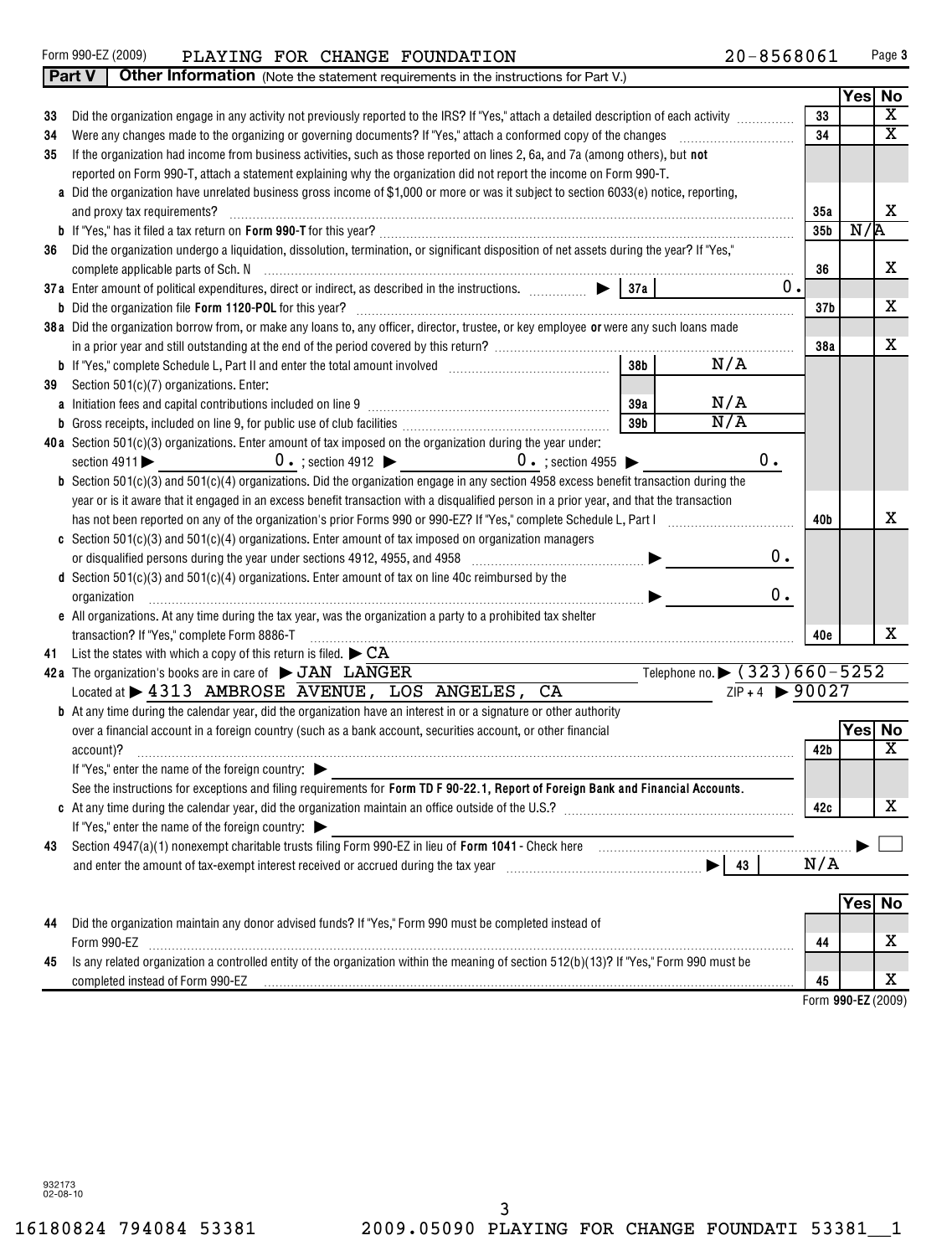|    | Form 990-EZ (2009)<br>20-8568061<br>PLAYING FOR CHANGE FOUNDATION                                                                                                                     |     |         | Page 4 |  |
|----|---------------------------------------------------------------------------------------------------------------------------------------------------------------------------------------|-----|---------|--------|--|
|    | <b>Part VI</b><br>Section 501(c)(3) organizations and section 4947(a)(1) nonexempt charitable trusts only. All section 501(c)(3)                                                      |     |         |        |  |
|    | organizations and section 4947(a)(1) nonexempt charitable trusts must answer questions 46-49b and complete the tables for lines 50<br>and 51.                                         |     |         |        |  |
| 46 | Did the organization engage in direct or indirect political campaign activities on behalf of or in opposition to candidates for public                                                |     | Yesl No |        |  |
|    | office? If "Yes," complete Schedule C, Part I                                                                                                                                         | 46  |         |        |  |
| 47 |                                                                                                                                                                                       | 47  |         |        |  |
| 48 | Is the organization a school as described in section 170(b)(1)(A)(ii)? If "Yes," complete Schedule E<br>48                                                                            |     |         |        |  |
|    | 49 a Did the organization make any transfers to an exempt non-charitable related organization?<br>49a                                                                                 |     |         |        |  |
|    | b If "Yes," was the related organization a section 527 organization?<br>https://www.community.community.community.community.community.community.community.community.community.communi | 49b |         |        |  |

**50** Complete this table for the organization's five highest compensated employees (other than officers, directors, trustees and key employees) who each received more than \$100,000 of compensation from the organization. If there is none, enter "None."

| (a) Name and address of each employee paid more<br>than \$100,000<br><b>NONE</b>                                                                                                                                                 | (b) Title and average hours<br>per week devoted to<br>position | (c) Compensation    | (d) Contributions<br>to employee<br>benefit plans &<br>deferred<br>compensation | (e) Expense<br>account and<br>other allowances |  |
|----------------------------------------------------------------------------------------------------------------------------------------------------------------------------------------------------------------------------------|----------------------------------------------------------------|---------------------|---------------------------------------------------------------------------------|------------------------------------------------|--|
|                                                                                                                                                                                                                                  |                                                                |                     |                                                                                 |                                                |  |
|                                                                                                                                                                                                                                  |                                                                |                     |                                                                                 |                                                |  |
|                                                                                                                                                                                                                                  |                                                                |                     |                                                                                 |                                                |  |
|                                                                                                                                                                                                                                  |                                                                |                     |                                                                                 |                                                |  |
|                                                                                                                                                                                                                                  |                                                                |                     |                                                                                 |                                                |  |
|                                                                                                                                                                                                                                  |                                                                |                     |                                                                                 |                                                |  |
|                                                                                                                                                                                                                                  |                                                                |                     |                                                                                 |                                                |  |
|                                                                                                                                                                                                                                  |                                                                |                     |                                                                                 |                                                |  |
| Total number of other employees paid over \$100,000<br>$\mathbf f$                                                                                                                                                               |                                                                |                     |                                                                                 |                                                |  |
| Complete this table for the organization's five highest compensated independent contractors who each received more than \$100,000 of compensation from the<br>51<br>organization. If there is none, enter "None."<br><b>NONE</b> |                                                                |                     |                                                                                 |                                                |  |
| (a) Name and address of each independent contractor paid more than \$100,000                                                                                                                                                     |                                                                | (b) Type of service |                                                                                 | (c) Compensation                               |  |
|                                                                                                                                                                                                                                  |                                                                |                     |                                                                                 |                                                |  |
|                                                                                                                                                                                                                                  |                                                                |                     |                                                                                 |                                                |  |
|                                                                                                                                                                                                                                  |                                                                |                     |                                                                                 |                                                |  |
|                                                                                                                                                                                                                                  |                                                                |                     |                                                                                 |                                                |  |
|                                                                                                                                                                                                                                  |                                                                |                     |                                                                                 |                                                |  |
|                                                                                                                                                                                                                                  |                                                                |                     |                                                                                 |                                                |  |
|                                                                                                                                                                                                                                  |                                                                |                     |                                                                                 |                                                |  |
| d Total number of other independent contractors each receiving over \$100,000                                                                                                                                                    |                                                                |                     |                                                                                 |                                                |  |

| Sign<br>Here                   | Under penalties of perjury, I declare that I have examined this return, including accompanying schedules and statements, and to the best of my knowledge and belief, it is true,<br>correct, and complete. Declaration of preparer (other than officer) is based on all information of which preparer has any knowledge.<br>Signature of officer<br>KROENKE,<br>EXECUTIVE DIRECTOR<br>WHITNEY<br>Type or print name and title |      |                                                             | Date                                       |
|--------------------------------|-------------------------------------------------------------------------------------------------------------------------------------------------------------------------------------------------------------------------------------------------------------------------------------------------------------------------------------------------------------------------------------------------------------------------------|------|-------------------------------------------------------------|--------------------------------------------|
| Paid<br>Preparer's<br>Use Only | Preparer's signature                                                                                                                                                                                                                                                                                                                                                                                                          | Date | <b>Check if self-</b><br>$\epsilon$ employed                | Preparer's identifying number (See instr.) |
|                                | MCCLAUGHRY ACCT.<br>WINDES<br>$\mathbf{x}$<br>Firm's name (or yours<br><b>BOX 87</b><br>P.O.<br>if self-employed),<br>BEACH, CA 90801-0087<br>address, and $ZIP + 4$<br>LONG                                                                                                                                                                                                                                                  |      | EIN D<br>Phone $\blacktriangleright$<br>no.<br>562)435-1191 |                                            |
|                                | May the IRS discuss this return with the preparer shown above? See instructions                                                                                                                                                                                                                                                                                                                                               |      |                                                             | x<br>No<br>Yes                             |

**990-EZ** Form (2009)

932174 02-08-10

**4**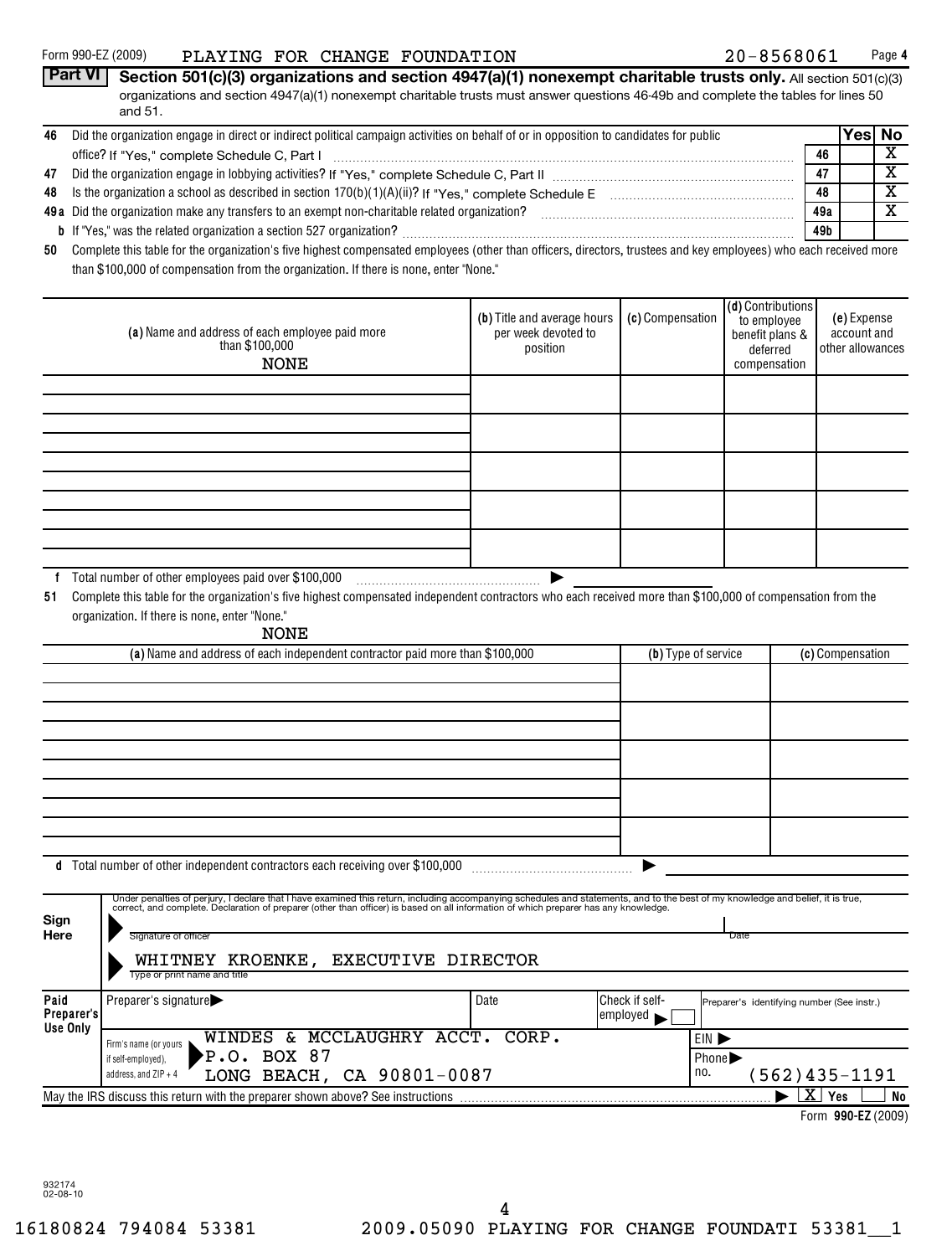| <b>SCHEDULE A</b>        |                                                                                                                                                                                                                                               |                                                 |                                                                                                                                               |                                                        |                                                   |                      |                      |                                     | OMB No. 1545-0047 |                                       |            |    |
|--------------------------|-----------------------------------------------------------------------------------------------------------------------------------------------------------------------------------------------------------------------------------------------|-------------------------------------------------|-----------------------------------------------------------------------------------------------------------------------------------------------|--------------------------------------------------------|---------------------------------------------------|----------------------|----------------------|-------------------------------------|-------------------|---------------------------------------|------------|----|
|                          | (Form 990 or 990-EZ)                                                                                                                                                                                                                          | <b>Public Charity Status and Public Support</b> |                                                                                                                                               |                                                        |                                                   |                      |                      |                                     |                   |                                       |            |    |
|                          |                                                                                                                                                                                                                                               |                                                 | Complete if the organization is a section 501(c)(3) organization or a section                                                                 |                                                        |                                                   |                      |                      |                                     |                   |                                       |            |    |
|                          | Department of the Treasury                                                                                                                                                                                                                    |                                                 | 4947(a)(1) nonexempt charitable trust.                                                                                                        |                                                        |                                                   |                      |                      |                                     |                   | <b>Open to Public</b>                 |            |    |
| Internal Revenue Service |                                                                                                                                                                                                                                               |                                                 | Attach to Form 990 or Form 990-EZ. See separate instructions.                                                                                 |                                                        |                                                   |                      |                      |                                     |                   |                                       | Inspection |    |
|                          | Name of the organization                                                                                                                                                                                                                      |                                                 |                                                                                                                                               |                                                        |                                                   |                      |                      |                                     |                   | <b>Employer identification number</b> |            |    |
|                          |                                                                                                                                                                                                                                               |                                                 | PLAYING FOR CHANGE FOUNDATION                                                                                                                 |                                                        |                                                   |                      |                      |                                     |                   | $20 - 8568061$                        |            |    |
| Part I                   |                                                                                                                                                                                                                                               |                                                 | Reason for Public Charity Status (All organizations must complete this part.) See instructions.                                               |                                                        |                                                   |                      |                      |                                     |                   |                                       |            |    |
|                          |                                                                                                                                                                                                                                               |                                                 | The organization is not a private foundation because it is: (For lines 1 through 11, check only one box.)                                     |                                                        |                                                   |                      |                      |                                     |                   |                                       |            |    |
| 1                        |                                                                                                                                                                                                                                               |                                                 | A church, convention of churches, or association of churches described in section 170(b)(1)(A)(i).                                            |                                                        |                                                   |                      |                      |                                     |                   |                                       |            |    |
| 2                        |                                                                                                                                                                                                                                               |                                                 | A school described in section 170(b)(1)(A)(ii). (Attach Schedule E.)                                                                          |                                                        |                                                   |                      |                      |                                     |                   |                                       |            |    |
| 3                        |                                                                                                                                                                                                                                               |                                                 | A hospital or a cooperative hospital service organization described in section 170(b)(1)(A)(iii).                                             |                                                        |                                                   |                      |                      |                                     |                   |                                       |            |    |
|                          |                                                                                                                                                                                                                                               |                                                 | A medical research organization operated in conjunction with a hospital described in section 170(b)(1)(A)(iii). Enter the hospital's name,    |                                                        |                                                   |                      |                      |                                     |                   |                                       |            |    |
|                          | city, and state:                                                                                                                                                                                                                              |                                                 |                                                                                                                                               |                                                        |                                                   |                      |                      |                                     |                   |                                       |            |    |
| 5                        |                                                                                                                                                                                                                                               |                                                 |                                                                                                                                               |                                                        |                                                   |                      |                      |                                     |                   |                                       |            |    |
|                          | An organization operated for the benefit of a college or university owned or operated by a governmental unit described in<br>section 170(b)(1)(A)(iv). (Complete Part II.)                                                                    |                                                 |                                                                                                                                               |                                                        |                                                   |                      |                      |                                     |                   |                                       |            |    |
| 6                        |                                                                                                                                                                                                                                               |                                                 |                                                                                                                                               |                                                        |                                                   |                      |                      |                                     |                   |                                       |            |    |
| $\mathbf{X}$<br>7        | A federal, state, or local government or governmental unit described in section 170(b)(1)(A)(v).<br>An organization that normally receives a substantial part of its support from a governmental unit or from the general public described in |                                                 |                                                                                                                                               |                                                        |                                                   |                      |                      |                                     |                   |                                       |            |    |
|                          |                                                                                                                                                                                                                                               | section 170(b)(1)(A)(vi). (Complete Part II.)   |                                                                                                                                               |                                                        |                                                   |                      |                      |                                     |                   |                                       |            |    |
| 8                        |                                                                                                                                                                                                                                               |                                                 | A community trust described in section 170(b)(1)(A)(vi). (Complete Part II.)                                                                  |                                                        |                                                   |                      |                      |                                     |                   |                                       |            |    |
| 9                        |                                                                                                                                                                                                                                               |                                                 | An organization that normally receives: (1) more than 33 1/3% of its support from contributions, membership fees, and gross receipts from     |                                                        |                                                   |                      |                      |                                     |                   |                                       |            |    |
|                          |                                                                                                                                                                                                                                               |                                                 |                                                                                                                                               |                                                        |                                                   |                      |                      |                                     |                   |                                       |            |    |
|                          |                                                                                                                                                                                                                                               |                                                 | activities related to its exempt functions - subject to certain exceptions, and (2) no more than 33 1/3% of its support from gross investment |                                                        |                                                   |                      |                      |                                     |                   |                                       |            |    |
|                          | income and unrelated business taxable income (less section 511 tax) from businesses acquired by the organization after June 30, 1975.                                                                                                         |                                                 |                                                                                                                                               |                                                        |                                                   |                      |                      |                                     |                   |                                       |            |    |
|                          | See section 509(a)(2). (Complete Part III.)<br>An organization organized and operated exclusively to test for public safety. See section 509(a)(4).                                                                                           |                                                 |                                                                                                                                               |                                                        |                                                   |                      |                      |                                     |                   |                                       |            |    |
| 10                       |                                                                                                                                                                                                                                               |                                                 |                                                                                                                                               |                                                        |                                                   |                      |                      |                                     |                   |                                       |            |    |
| 11                       |                                                                                                                                                                                                                                               |                                                 | An organization organized and operated exclusively for the benefit of, to perform the functions of, or to carry out the purposes of one or    |                                                        |                                                   |                      |                      |                                     |                   |                                       |            |    |
|                          |                                                                                                                                                                                                                                               |                                                 | more publicly supported organizations described in section 509(a)(1) or section 509(a)(2). See section 509(a)(3). Check the box that          |                                                        |                                                   |                      |                      |                                     |                   |                                       |            |    |
|                          |                                                                                                                                                                                                                                               |                                                 | describes the type of supporting organization and complete lines 11e through 11h.                                                             |                                                        |                                                   |                      |                      |                                     |                   | Type III - Other                      |            |    |
|                          | $\Box$ Type I<br>aι                                                                                                                                                                                                                           | $\mathbf{b}$                                    | $\Box$ Type II                                                                                                                                | $\mathbf{c}$ $\Box$ Type III - Functionally integrated |                                                   |                      |                      |                                     |                   |                                       |            |    |
| е                        |                                                                                                                                                                                                                                               |                                                 | By checking this box, I certify that the organization is not controlled directly or indirectly by one or more disqualified persons other than |                                                        |                                                   |                      |                      |                                     |                   |                                       |            |    |
|                          |                                                                                                                                                                                                                                               |                                                 | foundation managers and other than one or more publicly supported organizations described in section 509(a)(1) or section 509(a)(2).          |                                                        |                                                   |                      |                      |                                     |                   |                                       |            |    |
| f                        |                                                                                                                                                                                                                                               |                                                 | If the organization received a written determination from the IRS that it is a Type I, Type II, or Type III                                   |                                                        |                                                   |                      |                      |                                     |                   |                                       |            |    |
|                          |                                                                                                                                                                                                                                               | supporting organization, check this box         |                                                                                                                                               |                                                        |                                                   |                      |                      |                                     |                   |                                       |            |    |
| g                        |                                                                                                                                                                                                                                               |                                                 | Since August 17, 2006, has the organization accepted any gift or contribution from any of the following persons?                              |                                                        |                                                   |                      |                      |                                     |                   |                                       |            |    |
|                          | (i)                                                                                                                                                                                                                                           |                                                 | A person who directly or indirectly controls, either alone or together with persons described in (ii) and (iii) below,                        |                                                        |                                                   |                      |                      |                                     |                   |                                       | Yes        | No |
|                          |                                                                                                                                                                                                                                               |                                                 |                                                                                                                                               |                                                        |                                                   |                      |                      |                                     |                   | 11g(i)                                |            |    |
|                          | (ii)                                                                                                                                                                                                                                          |                                                 |                                                                                                                                               |                                                        |                                                   |                      |                      |                                     |                   | 11g(ii)                               |            |    |
|                          |                                                                                                                                                                                                                                               |                                                 |                                                                                                                                               |                                                        |                                                   |                      |                      |                                     |                   | 11g(iii)                              |            |    |
| h                        |                                                                                                                                                                                                                                               |                                                 | Provide the following information about the supported organization(s).                                                                        |                                                        |                                                   |                      |                      |                                     |                   |                                       |            |    |
|                          |                                                                                                                                                                                                                                               |                                                 |                                                                                                                                               |                                                        |                                                   |                      |                      |                                     |                   |                                       |            |    |
|                          | (i) Name of supported                                                                                                                                                                                                                         | (ii) EIN                                        | (iii) Type of<br>organization                                                                                                                 |                                                        | (iv) is the organization $(v)$ Did you notify the |                      |                      | (vi) Is the<br>organization in col. |                   | (vii) Amount of                       |            |    |
|                          | organization                                                                                                                                                                                                                                  |                                                 | (described on lines 1-9                                                                                                                       | <b>i</b> n col. (i) listed in your                     | governing document?                               | organization in col. | (i) of your support? | (i) organized in the $U.S.$ ?       |                   |                                       | support    |    |
|                          |                                                                                                                                                                                                                                               |                                                 | above or IRC section                                                                                                                          |                                                        |                                                   |                      |                      |                                     |                   |                                       |            |    |
|                          |                                                                                                                                                                                                                                               |                                                 | (see instructions))                                                                                                                           | Yes                                                    | No                                                | Yes                  | No                   | Yes                                 | No                |                                       |            |    |
|                          |                                                                                                                                                                                                                                               |                                                 |                                                                                                                                               |                                                        |                                                   |                      |                      |                                     |                   |                                       |            |    |
|                          |                                                                                                                                                                                                                                               |                                                 |                                                                                                                                               |                                                        |                                                   |                      |                      |                                     |                   |                                       |            |    |
|                          |                                                                                                                                                                                                                                               |                                                 |                                                                                                                                               |                                                        |                                                   |                      |                      |                                     |                   |                                       |            |    |
|                          |                                                                                                                                                                                                                                               |                                                 |                                                                                                                                               |                                                        |                                                   |                      |                      |                                     |                   |                                       |            |    |
|                          |                                                                                                                                                                                                                                               |                                                 |                                                                                                                                               |                                                        |                                                   |                      |                      |                                     |                   |                                       |            |    |
|                          |                                                                                                                                                                                                                                               |                                                 |                                                                                                                                               |                                                        |                                                   |                      |                      |                                     |                   |                                       |            |    |

**Schedule A (Form 990 or 990-EZ) 2009**

OMB No. 1545-0047

932021 02-08-10

**Form 990 or 990-EZ.**

**Total**

**For Privacy Act and Paperwork Reduction Act Notice, see the Instructions for** LHA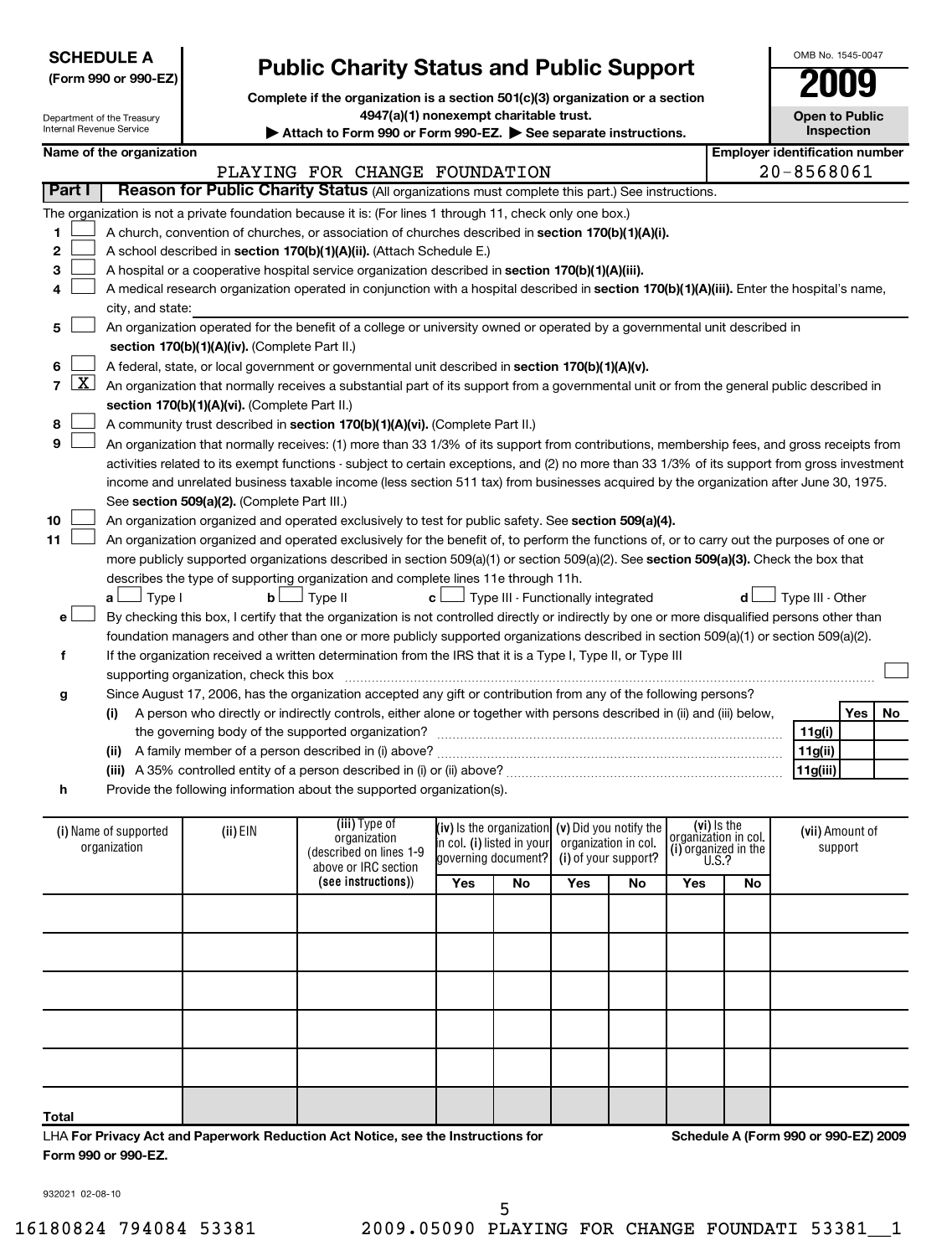| Schedule A (Form 990 or 990-EZ) 2009 PLAYING FOR CHANGE FOUNDATION |  |  | 20-8568061<br>Page 2 |
|--------------------------------------------------------------------|--|--|----------------------|
|--------------------------------------------------------------------|--|--|----------------------|

|  |  |  |  |  |  | Part II   Support Schedule for Organizations Described in Sections 170(b)(1)(A)(iv) and 170(b)(1)(A)(vi) |  |  |  |
|--|--|--|--|--|--|----------------------------------------------------------------------------------------------------------|--|--|--|
|--|--|--|--|--|--|----------------------------------------------------------------------------------------------------------|--|--|--|

(Complete only if you checked the box on line 5, 7, or 8 of Part I.)

# **Section A. Public Support**

| <b>Calendar vear</b> (or fiscal year beginning in)                                                                                              | (a) 2005 | (b) 2006 | $(c)$ 2007 | $(d)$ 2008 | (e) 2009            | (f) Total                                |
|-------------------------------------------------------------------------------------------------------------------------------------------------|----------|----------|------------|------------|---------------------|------------------------------------------|
| 1 Gifts, grants, contributions, and                                                                                                             |          |          |            |            |                     |                                          |
| membership fees received. (Do not                                                                                                               |          |          |            |            |                     |                                          |
| include any "unusual grants.")                                                                                                                  |          |          | 116,006.   | 138,622.   | 192, 911.           | 447,539.                                 |
| 2 Tax revenues levied for the organ-                                                                                                            |          |          |            |            |                     |                                          |
| ization's benefit and either paid to                                                                                                            |          |          |            |            |                     |                                          |
| or expended on its behalf                                                                                                                       |          |          |            |            |                     |                                          |
| 3 The value of services or facilities                                                                                                           |          |          |            |            |                     |                                          |
| furnished by a governmental unit to                                                                                                             |          |          |            |            |                     |                                          |
| the organization without charge                                                                                                                 |          |          |            |            |                     |                                          |
| 4 Total. Add lines 1 through 3                                                                                                                  |          |          | 116,006.   | 138,622.   | 192, 911.           | 447,539.                                 |
| 5 The portion of total contributions                                                                                                            |          |          |            |            |                     |                                          |
| by each person (other than a                                                                                                                    |          |          |            |            |                     |                                          |
| governmental unit or publicly                                                                                                                   |          |          |            |            |                     |                                          |
| supported organization) included                                                                                                                |          |          |            |            |                     |                                          |
| on line 1 that exceeds 2% of the                                                                                                                |          |          |            |            |                     |                                          |
| amount shown on line 11,                                                                                                                        |          |          |            |            |                     |                                          |
| column (f)                                                                                                                                      |          |          |            |            |                     | 205,882.                                 |
| 6 Public support. Subtract line 5 from line 4.                                                                                                  |          |          |            |            |                     | 241,657.                                 |
| <b>Section B. Total Support</b>                                                                                                                 |          |          |            |            |                     |                                          |
| Calendar year (or fiscal year beginning in)                                                                                                     | (a) 2005 | (b) 2006 | $(c)$ 2007 | $(d)$ 2008 | $\frac{6}{192,911}$ | $\frac{f(f) \text{ Total}}{447,539.}$    |
| 7 Amounts from line 4                                                                                                                           |          |          | 116,006.   | 138,622.   |                     |                                          |
| 8 Gross income from interest,                                                                                                                   |          |          |            |            |                     |                                          |
| dividends, payments received on                                                                                                                 |          |          |            |            |                     |                                          |
| securities loans, rents, royalties                                                                                                              |          |          |            |            |                     |                                          |
| and income from similar sources                                                                                                                 |          |          | 608.       | 580.       | 182.                | 1,370.                                   |
| <b>9</b> Net income from unrelated business                                                                                                     |          |          |            |            |                     |                                          |
| activities, whether or not the                                                                                                                  |          |          |            |            |                     |                                          |
| business is regularly carried on                                                                                                                |          |          |            |            |                     |                                          |
| 10 Other income. Do not include gain                                                                                                            |          |          |            |            |                     |                                          |
| or loss from the sale of capital                                                                                                                |          |          |            |            |                     |                                          |
| assets (Explain in Part IV.)                                                                                                                    |          |          |            |            |                     |                                          |
| 11 Total support. Add lines 7 through 10                                                                                                        |          |          |            |            |                     | 448,909.                                 |
| <b>12</b> Gross receipts from related activities, etc. (see instructions)                                                                       |          |          |            |            | 12                  |                                          |
| 13 First five years. If the Form 990 is for the organization's first, second, third, fourth, or fifth tax year as a section 501(c)(3)           |          |          |            |            |                     |                                          |
| organization, check this box and stop here                                                                                                      |          |          |            |            |                     | $\blacktriangleright$ $\boxed{\text{X}}$ |
| <b>Section C. Computation of Public Support Percentage</b>                                                                                      |          |          |            |            |                     |                                          |
|                                                                                                                                                 |          |          |            |            | 14                  | $\%$                                     |
|                                                                                                                                                 |          |          |            |            | 15                  | %                                        |
| 16a 33 1/3% support test - 2009. If the organization did not check the box on line 13, and line 14 is 33 1/3% or more, check this box and       |          |          |            |            |                     |                                          |
|                                                                                                                                                 |          |          |            |            |                     |                                          |
| <b>b</b> 33 1/3% support test - 2008. If the organization did not check a box on line 13 or 16a, and line 15 is 33 1/3% or more, check this box |          |          |            |            |                     |                                          |
|                                                                                                                                                 |          |          |            |            |                     |                                          |
| 17a 10% -facts-and-circumstances test - 2009. If the organization did not check a box on line 13, 16a, or 16b, and line 14 is 10% or more,      |          |          |            |            |                     |                                          |
| and if the organization meets the "facts-and-circumstances" test, check this box and stop here. Explain in Part IV how the organization         |          |          |            |            |                     |                                          |
|                                                                                                                                                 |          |          |            |            |                     |                                          |
| <b>b 10% -facts-and-circumstances test - 2008.</b> If the organization did not check a box on line 13, 16a, 16b, or 17a, and line 15 is 10% or  |          |          |            |            |                     |                                          |
| more, and if the organization meets the "facts-and-circumstances" test, check this box and stop here. Explain in Part IV how the                |          |          |            |            |                     |                                          |
| organization meets the "facts-and-circumstances" test. The organization qualifies as a publicly supported organization                          |          |          |            |            |                     |                                          |
| Private foundation. If the organization did not check a box on line 13, 16a, 16b, 17a, or 17b, check this box and see instructions<br>18.       |          |          |            |            |                     |                                          |

**Schedule A (Form 990 or 990-EZ) 2009**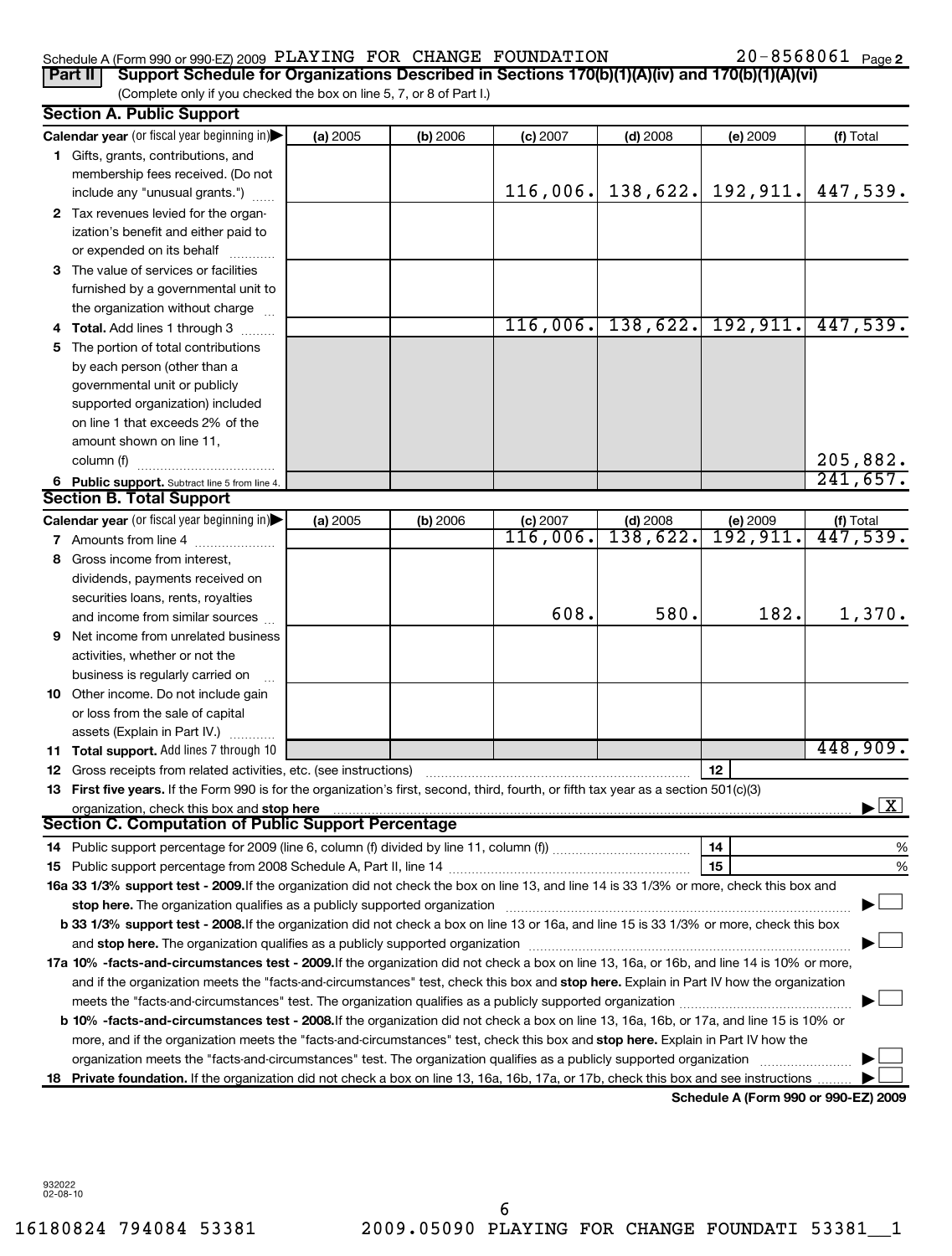|    | Schedule A (Form 990 or 990-EZ) 2009                                                                                                                                                                                                                                     |          |          |            |            |          | Page 3    |
|----|--------------------------------------------------------------------------------------------------------------------------------------------------------------------------------------------------------------------------------------------------------------------------|----------|----------|------------|------------|----------|-----------|
|    | Part III   Support Schedule for Organizations Described in Section 509(a)(2) (Complete only if you checked the box on line 9 of Part I.)                                                                                                                                 |          |          |            |            |          |           |
|    | <b>Section A. Public Support</b>                                                                                                                                                                                                                                         |          |          |            |            |          |           |
|    | Calendar year (or fiscal year beginning in)                                                                                                                                                                                                                              | (a) 2005 | (b) 2006 | $(c)$ 2007 | $(d)$ 2008 | (e) 2009 | (f) Total |
|    | 1 Gifts, grants, contributions, and                                                                                                                                                                                                                                      |          |          |            |            |          |           |
|    | membership fees received. (Do not                                                                                                                                                                                                                                        |          |          |            |            |          |           |
|    | include any "unusual grants.")                                                                                                                                                                                                                                           |          |          |            |            |          |           |
|    | <b>2</b> Gross receipts from admissions,                                                                                                                                                                                                                                 |          |          |            |            |          |           |
|    | merchandise sold or services per-<br>formed, or facilities furnished in                                                                                                                                                                                                  |          |          |            |            |          |           |
|    | any activity that is related to the                                                                                                                                                                                                                                      |          |          |            |            |          |           |
|    | organization's tax-exempt purpose                                                                                                                                                                                                                                        |          |          |            |            |          |           |
|    | 3 Gross receipts from activities that                                                                                                                                                                                                                                    |          |          |            |            |          |           |
|    | are not an unrelated trade or bus-                                                                                                                                                                                                                                       |          |          |            |            |          |           |
|    | iness under section 513                                                                                                                                                                                                                                                  |          |          |            |            |          |           |
|    | 4 Tax revenues levied for the organ-                                                                                                                                                                                                                                     |          |          |            |            |          |           |
|    | ization's benefit and either paid to                                                                                                                                                                                                                                     |          |          |            |            |          |           |
|    | or expended on its behalf                                                                                                                                                                                                                                                |          |          |            |            |          |           |
|    | 5 The value of services or facilities                                                                                                                                                                                                                                    |          |          |            |            |          |           |
|    | furnished by a governmental unit to                                                                                                                                                                                                                                      |          |          |            |            |          |           |
|    | the organization without charge                                                                                                                                                                                                                                          |          |          |            |            |          |           |
|    | <b>6 Total.</b> Add lines 1 through 5                                                                                                                                                                                                                                    |          |          |            |            |          |           |
|    | 7a Amounts included on lines 1, 2, and                                                                                                                                                                                                                                   |          |          |            |            |          |           |
|    | 3 received from disqualified persons                                                                                                                                                                                                                                     |          |          |            |            |          |           |
|    | <b>b</b> Amounts included on lines 2 and 3 received<br>from other than disqualified persons that                                                                                                                                                                         |          |          |            |            |          |           |
|    | exceed the greater of \$5,000 or 1% of the                                                                                                                                                                                                                               |          |          |            |            |          |           |
|    | amount on line 13 for the year                                                                                                                                                                                                                                           |          |          |            |            |          |           |
|    | c Add lines 7a and 7b                                                                                                                                                                                                                                                    |          |          |            |            |          |           |
|    | 8 Public support (Subtract line 7c from line 6.)<br><b>Section B. Total Support</b>                                                                                                                                                                                      |          |          |            |            |          |           |
|    | Calendar year (or fiscal year beginning in)                                                                                                                                                                                                                              |          |          |            |            |          |           |
|    |                                                                                                                                                                                                                                                                          | (a) 2005 | (b) 2006 | $(c)$ 2007 | $(d)$ 2008 | (e) 2009 | (f) Total |
|    | 9 Amounts from line 6<br><b>10a</b> Gross income from interest,                                                                                                                                                                                                          |          |          |            |            |          |           |
|    | dividends, payments received on                                                                                                                                                                                                                                          |          |          |            |            |          |           |
|    | securities loans, rents, royalties                                                                                                                                                                                                                                       |          |          |            |            |          |           |
|    | and income from similar sources<br><b>b</b> Unrelated business taxable income                                                                                                                                                                                            |          |          |            |            |          |           |
|    | (less section 511 taxes) from businesses                                                                                                                                                                                                                                 |          |          |            |            |          |           |
|    | acquired after June 30, 1975                                                                                                                                                                                                                                             |          |          |            |            |          |           |
|    | .                                                                                                                                                                                                                                                                        |          |          |            |            |          |           |
|    | c Add lines 10a and 10b<br><b>11</b> Net income from unrelated business                                                                                                                                                                                                  |          |          |            |            |          |           |
|    | activities not included in line 10b,                                                                                                                                                                                                                                     |          |          |            |            |          |           |
|    | whether or not the business is                                                                                                                                                                                                                                           |          |          |            |            |          |           |
|    | regularly carried on<br><b>12</b> Other income. Do not include gain                                                                                                                                                                                                      |          |          |            |            |          |           |
|    | or loss from the sale of capital                                                                                                                                                                                                                                         |          |          |            |            |          |           |
|    | assets (Explain in Part IV.)<br>13 Total support (Add lines 9, 10c, 11, and 12.)                                                                                                                                                                                         |          |          |            |            |          |           |
|    | 14 First five years. If the Form 990 is for the organization's first, second, third, fourth, or fifth tax year as a section 501(c)(3) organization,                                                                                                                      |          |          |            |            |          |           |
|    |                                                                                                                                                                                                                                                                          |          |          |            |            |          |           |
|    | Section C. Computation of Public Support Percentage                                                                                                                                                                                                                      |          |          |            |            |          |           |
|    |                                                                                                                                                                                                                                                                          |          |          |            |            | 15       | %         |
|    |                                                                                                                                                                                                                                                                          |          |          |            |            | 16       | %         |
|    |                                                                                                                                                                                                                                                                          |          |          |            |            |          |           |
| 16 |                                                                                                                                                                                                                                                                          |          |          |            |            |          |           |
|    | Section D. Computation of Investment Income Percentage                                                                                                                                                                                                                   |          |          |            |            |          |           |
|    |                                                                                                                                                                                                                                                                          |          |          |            |            | 17       | %         |
|    | 18 Investment income percentage from 2008 Schedule A, Part III, line 17                                                                                                                                                                                                  |          |          |            |            | 18       | %         |
|    | 19a 33 1/3% support tests - 2009. If the organization did not check the box on line 14, and line 15 is more than 33 1/3%, and line 17 is not                                                                                                                             |          |          |            |            |          |           |
|    | more than 33 1/3%, check this box and stop here. The organization qualifies as a publicly supported organization                                                                                                                                                         |          |          |            |            |          |           |
|    | b 33 1/3% support tests - 2008. If the organization did not check a box on line 14 or line 19a, and line 16 is more than 33 1/3%, and<br>line 18 is not more than 33 1/3%, check this box and stop here. The organization qualifies as a publicly supported organization |          |          |            |            |          |           |

**Schedule A (Form 990 or 990-EZ) 2009**

932023 02-08-10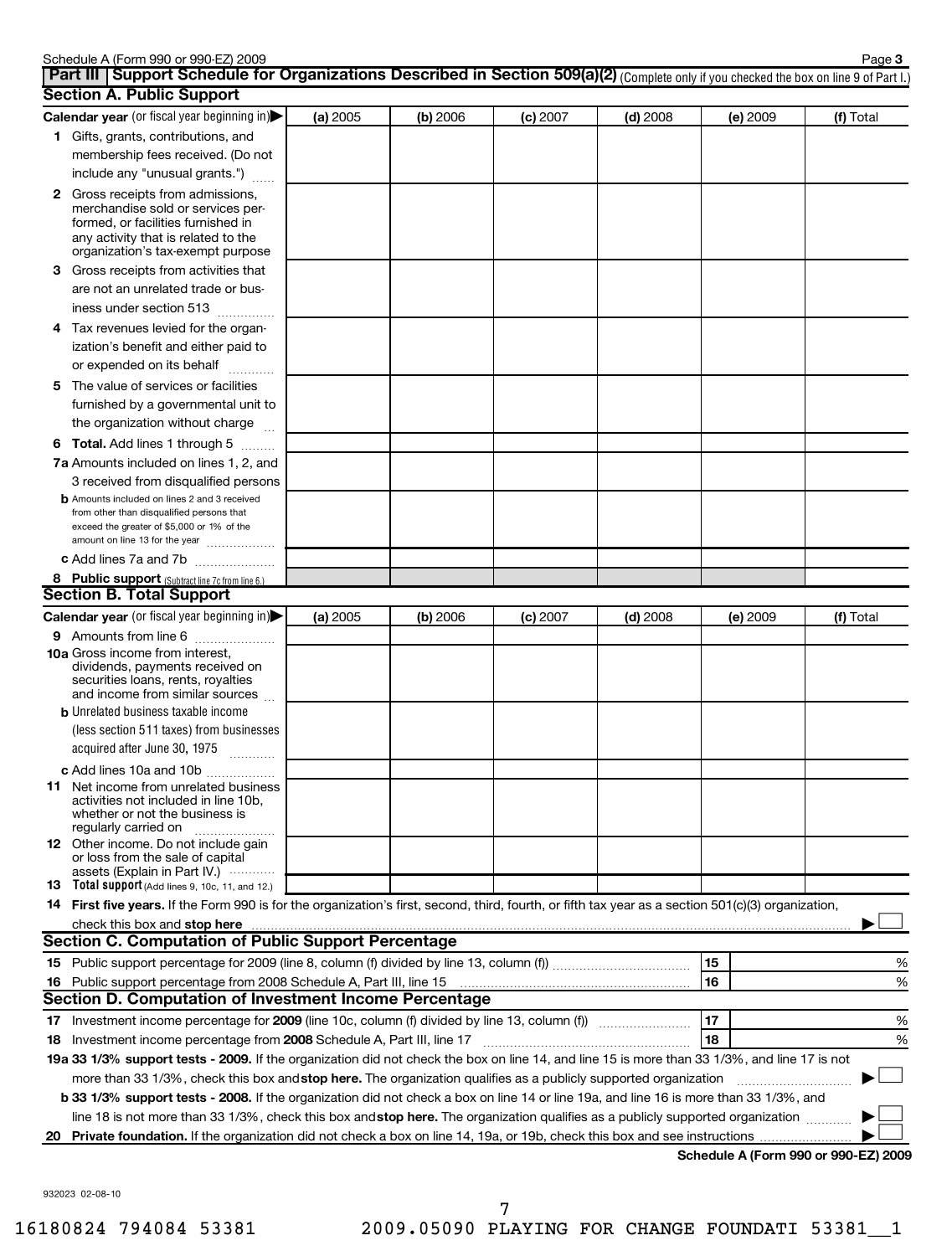|  |  | ** PUBLIC DISCLOSURE COPY ** |  |  |
|--|--|------------------------------|--|--|
|--|--|------------------------------|--|--|

# **Schedule B Schedule of Contributors**

**or 990-PF) | Attach to Form 990, 990-EZ, or 990-PF.**

OMB No. 1545-0047

**2009**

**Employer identification number** 

|  | Name of the organization |
|--|--------------------------|
|--|--------------------------|

Department of the Treasury Internal Revenue Service

**(Form 990, 990-EZ,**

|                                       | PLAYING FOR CHANGE FOUNDATION                                             | 20-8568061 |
|---------------------------------------|---------------------------------------------------------------------------|------------|
| <b>Organization type (check one):</b> |                                                                           |            |
| Filers of:                            | Section:                                                                  |            |
| Form 990 or 990-EZ                    | $\lfloor \underline{X} \rfloor$ 501(c)( 3) (enter number) organization    |            |
|                                       | 4947(a)(1) nonexempt charitable trust not treated as a private foundation |            |
|                                       | 527 political organization                                                |            |
| Form 990-PF                           | 501(c)(3) exempt private foundation                                       |            |
|                                       | 4947(a)(1) nonexempt charitable trust treated as a private foundation     |            |
|                                       | 501(c)(3) taxable private foundation                                      |            |

Check if your organization is covered by the General Rule or a Special Rule. **Note.**  Only a section 501(c)(7), (8), or (10) organization can check boxes for both the General Rule and a Special Rule. See instructions.

#### **General Rule**

 $\boxed{\text{X}}$  For an organization filing Form 990, 990-EZ, or 990-PF that received, during the year, \$5,000 or more (in money or property) from any one contributor. Complete Parts I and II.

#### **Special Rules**

509(a)(1) and 170(b)(1)(A)(vi), and received from any one contributor, during the year, a contribution of the greater of (1) \$5,000 or (2) 2% For a section 501(c)(3) organization filing Form 990 or 990-EZ that met the 33 1/3% support test of the regulations under sections of the amount on (i) Form 990, Part VIII, line 1h or (ii) Form 990-EZ, line 1. Complete Parts I and II.  $\left\vert \cdot\right\vert$ 

aggregate contributions of more than \$1,000 for use exclusively for religious, charitable, scientific, literary, or educational purposes, or For a section 501(c)(7), (8), or (10) organization filing Form 990 or 990-EZ that received from any one contributor, during the year, the prevention of cruelty to children or animals. Complete Parts I, II, and III.  $\left\vert \cdot\right\vert$ 

purpose. Do not complete any of the parts unless the General Rule applies to this organization because it received nonexclusively contributions for use exclusively for religious, charitable, etc., purposes, but these contributions did not aggregate to more than \$1,000. If this box is checked, enter here the total contributions that were received during the year for an exclusively religious, charitable, etc., For a section 501(c)(7), (8), or (10) organization filing Form 990 or 990-EZ that received from any one contributor, during the year, religious, charitable, etc., contributions of \$5,000 or more during the year. ~~~~~~~~~~~~~~~~~ | \$  $\left\vert \cdot\right\vert$ 

**Caution.** An organization that is not covered by the General Rule and/or the Special Rules does not file Schedule B (Form 990, 990-EZ, or 990-PF), but it **must** answer "No" on Part IV, line 2 of its Form 990, or check the box on line H of its Form 990-EZ, or on line 2 of its Form 990-PF, to certify that it does not meet the filing requirements of Schedule B (Form 990, 990-EZ, or 990-PF).

**For Privacy Act and Paperwork Reduction Act Notice, see the Instructions** LHA **for Form 990, 990-EZ, or 990-PF.**

**Schedule B (Form 990, 990-EZ, or 990-PF) (2009)**

923451 02-01-10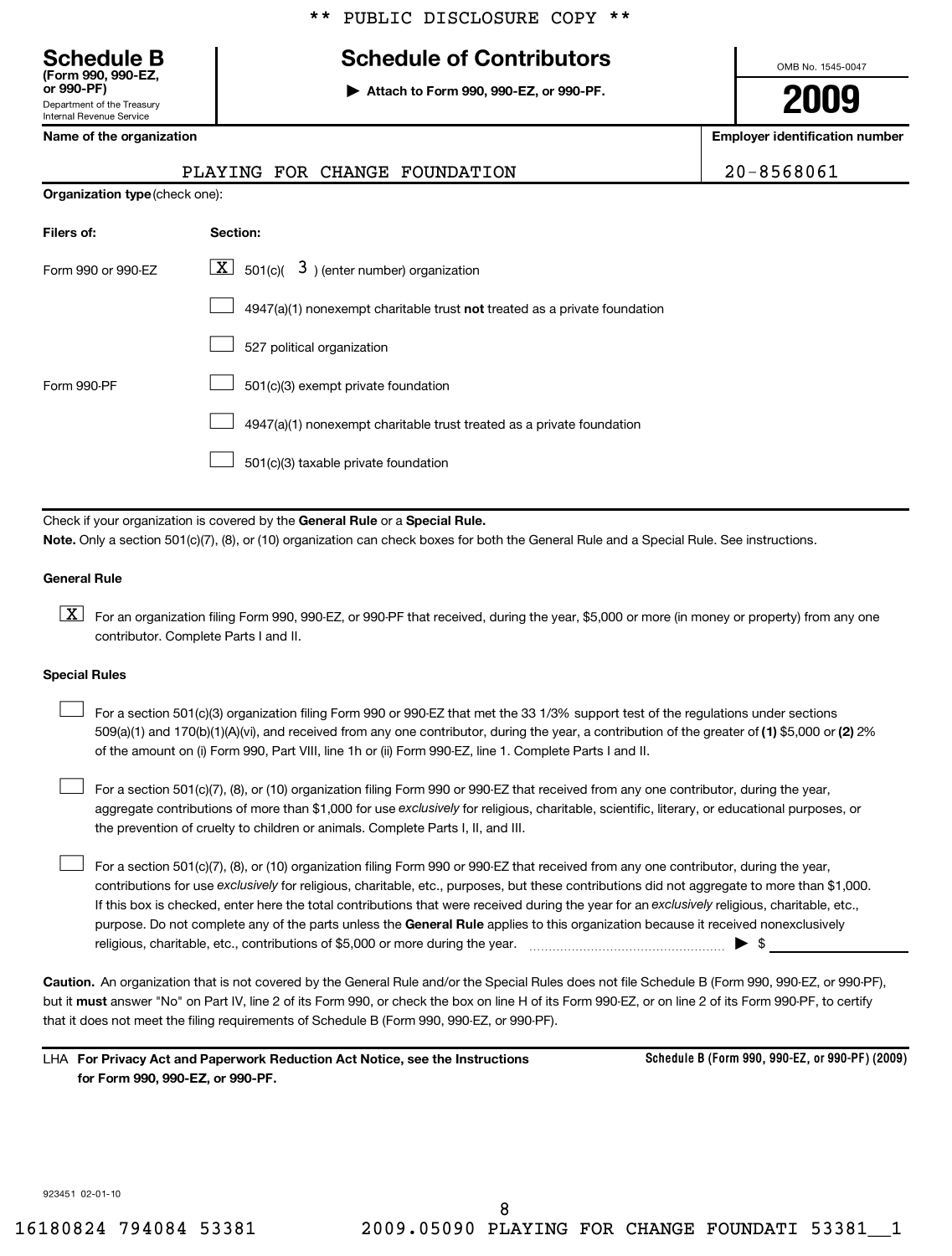| Schedule B (Form 990, 990-EZ, or 990-PF) (2009) | Page $1$ of $1$ of Part I |  |  |
|-------------------------------------------------|---------------------------|--|--|
|                                                 |                           |  |  |

**Name of organization Employer identification number**

### PLAYING FOR CHANGE FOUNDATION 20-8568061

**Part I Contributors** (see instructions)

| (a)<br>No.      | (b)<br>Name, address, and ZIP + 4 | (c)<br>Aggregate contributions        | (d)<br>Type of contribution                                                                                                                  |
|-----------------|-----------------------------------|---------------------------------------|----------------------------------------------------------------------------------------------------------------------------------------------|
| 1               |                                   | 35,000.<br>\$                         | $\mathbf{X}$<br>Person<br>Payroll<br><b>Noncash</b><br>(Complete Part II if there<br>is a noncash contribution.)                             |
| (a)<br>No.      | (b)<br>Name, address, and ZIP + 4 | (c)<br>Aggregate contributions        | (d)<br>Type of contribution                                                                                                                  |
| 2               |                                   | 20,000.<br>\$                         | $\mathbf{X}$<br>Person<br>Payroll<br><b>Noncash</b><br>(Complete Part II if there<br>is a noncash contribution.)                             |
| (a)<br>No.      | (b)<br>Name, address, and ZIP + 4 | (c)<br>Aggregate contributions        | (d)<br>Type of contribution                                                                                                                  |
| 3               |                                   | 10,000.<br>\$                         | $\overline{\text{X}}$<br>Person<br>Payroll<br><b>Noncash</b><br>(Complete Part II if there<br>is a noncash contribution.)                    |
| (a)<br>No.      | (b)<br>Name, address, and ZIP + 4 | (c)<br>Aggregate contributions        | (d)<br>Type of contribution                                                                                                                  |
| 4               |                                   | 7,500.<br>\$                          | $\mathbf{X}$<br>Person<br>Payroll<br>Noncash<br>(Complete Part II if there<br>is a noncash contribution.)                                    |
| (a)<br>No.      | (b)<br>Name, address, and ZIP + 4 | (c)<br>Aggregate contributions        | (d)<br>Type of contribution                                                                                                                  |
|                 |                                   | \$                                    | Person<br>Payroll<br>Noncash<br>(Complete Part II if there<br>is a noncash contribution.)                                                    |
| (a)<br>No.      | (b)<br>Name, address, and ZIP + 4 | (c)<br><b>Aggregate contributions</b> | (d)<br>Type of contribution                                                                                                                  |
|                 |                                   | \$                                    | Person<br>Payroll<br>Noncash<br>(Complete Part II if there<br>is a noncash contribution.)<br>Schedule B (Form 990, 990-EZ, or 990-PF) (2009) |
| 923452 02-01-10 | 9                                 |                                       |                                                                                                                                              |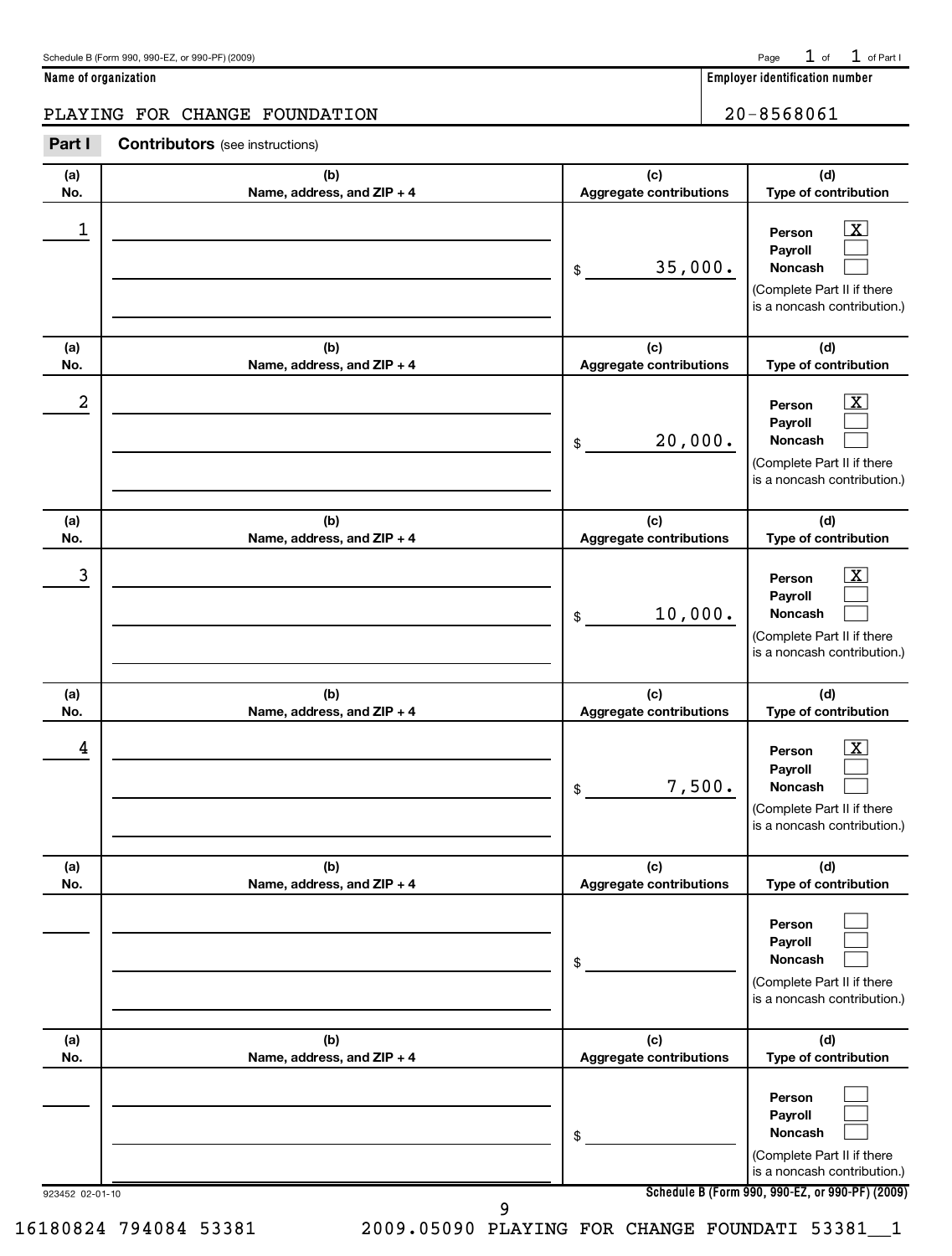**Name of organization Employer identification number**

# PLAYING FOR CHANGE FOUNDATION 20-8568061

| Part II                      | <b>Noncash Property</b> (see instructions)   |                                                |                                                 |
|------------------------------|----------------------------------------------|------------------------------------------------|-------------------------------------------------|
| (a)<br>No.<br>from<br>Part I | (b)<br>Description of noncash property given | (c)<br>FMV (or estimate)<br>(see instructions) | (d)<br>Date received                            |
|                              |                                              | \$                                             |                                                 |
| (a)<br>No.<br>from<br>Part I | (b)<br>Description of noncash property given | (c)<br>FMV (or estimate)<br>(see instructions) | (d)<br>Date received                            |
|                              |                                              | \$                                             |                                                 |
| (a)<br>No.<br>from<br>Part I | (b)<br>Description of noncash property given | (c)<br>FMV (or estimate)<br>(see instructions) | (d)<br>Date received                            |
|                              |                                              | \$                                             |                                                 |
| (a)<br>No.<br>from<br>Part I | (b)<br>Description of noncash property given | (c)<br>FMV (or estimate)<br>(see instructions) | (d)<br>Date received                            |
|                              |                                              | \$                                             |                                                 |
| (a)<br>No.<br>from<br>Part I | (b)<br>Description of noncash property given | (c)<br>FMV (or estimate)<br>(see instructions) | (d)<br>Date received                            |
|                              |                                              | \$                                             |                                                 |
| (a)<br>No.<br>from<br>Part I | (b)<br>Description of noncash property given | (c)<br>FMV (or estimate)<br>(see instructions) | (d)<br>Date received                            |
|                              |                                              | \$                                             |                                                 |
| 923453 02-01-10              | 10                                           |                                                | Schedule B (Form 990, 990-EZ, or 990-PF) (2009) |

16180824 794084 53381 2009.05090 PLAYING FOR CHANGE FOUNDATI 53381\_\_1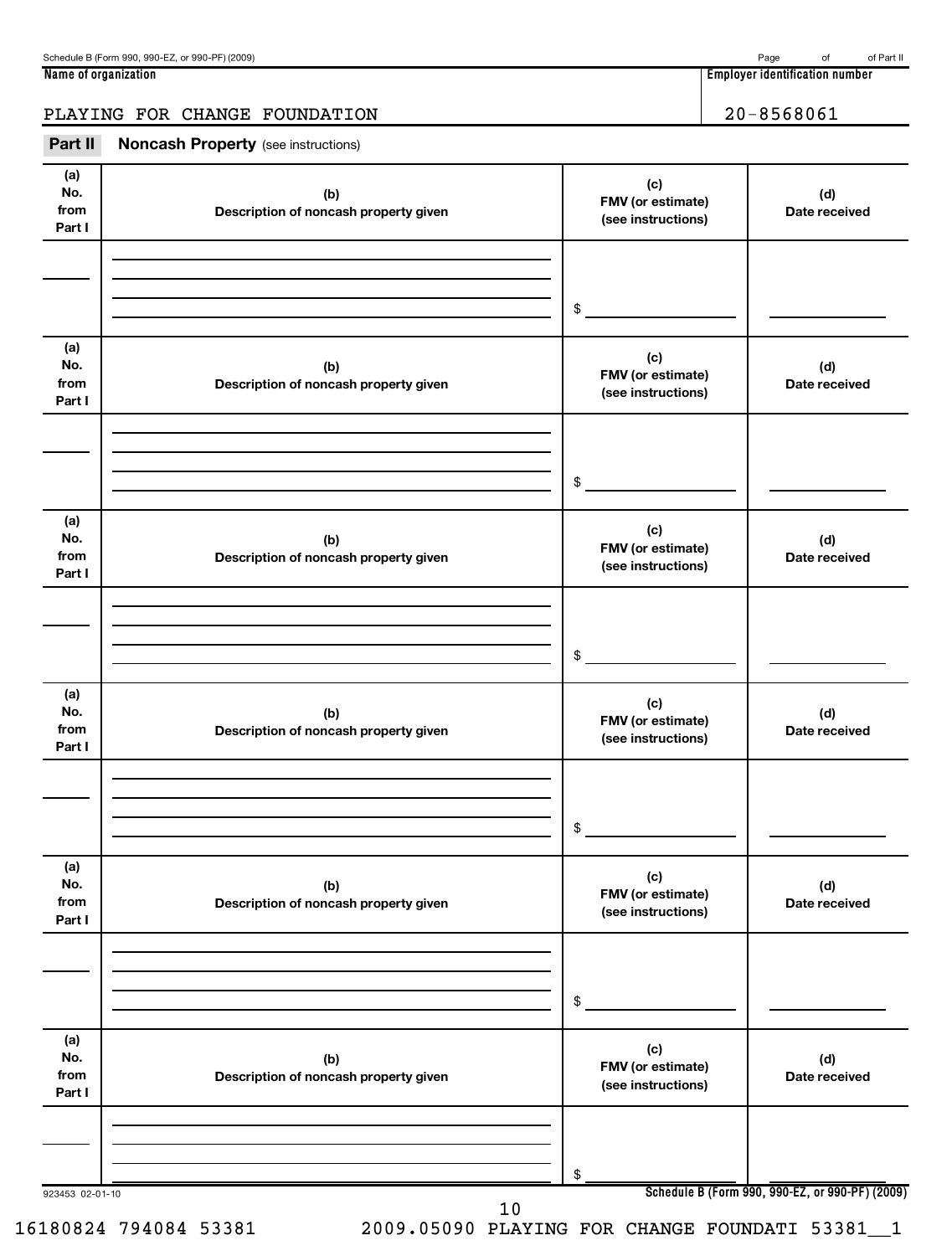| 1 1 1 1<br>Name<br>' organization<br>r identification number.<br>Emplover |  |
|---------------------------------------------------------------------------|--|
|                                                                           |  |

| Part III                    | PLAYING FOR CHANGE FOUNDATION                                                                                                                                                 |                      | 20-8568061<br>Exclusively religious, charitable, etc., individual contributions to section 501(c)(7), (8), or (10) organizations aggregating<br>more than \$1,000 for the year. Complete columns (a) through (e) and the following line entry. For organizations completing |
|-----------------------------|-------------------------------------------------------------------------------------------------------------------------------------------------------------------------------|----------------------|-----------------------------------------------------------------------------------------------------------------------------------------------------------------------------------------------------------------------------------------------------------------------------|
|                             | Part III, enter the total of exclusively religious, charitable, etc., contributions of<br>\$1,000 or less for the year. (Enter this information once. See instructions.) > \$ |                      |                                                                                                                                                                                                                                                                             |
| $(a)$ No.<br>from<br>Part I | (b) Purpose of gift                                                                                                                                                           | (c) Use of gift      | (d) Description of how gift is held                                                                                                                                                                                                                                         |
|                             |                                                                                                                                                                               |                      |                                                                                                                                                                                                                                                                             |
|                             |                                                                                                                                                                               | (e) Transfer of gift |                                                                                                                                                                                                                                                                             |
|                             | Transferee's name, address, and ZIP + 4                                                                                                                                       |                      | Relationship of transferor to transferee                                                                                                                                                                                                                                    |
| (a) No.                     |                                                                                                                                                                               |                      |                                                                                                                                                                                                                                                                             |
| from<br>Part I              | (b) Purpose of gift                                                                                                                                                           | (c) Use of gift      | (d) Description of how gift is held                                                                                                                                                                                                                                         |
|                             |                                                                                                                                                                               |                      |                                                                                                                                                                                                                                                                             |
|                             | Transferee's name, address, and ZIP + 4                                                                                                                                       | (e) Transfer of gift | Relationship of transferor to transferee                                                                                                                                                                                                                                    |
|                             |                                                                                                                                                                               |                      |                                                                                                                                                                                                                                                                             |
| (a) No.<br>from             | (b) Purpose of gift                                                                                                                                                           | (c) Use of gift      | (d) Description of how gift is held                                                                                                                                                                                                                                         |
| Part I                      |                                                                                                                                                                               |                      |                                                                                                                                                                                                                                                                             |
|                             |                                                                                                                                                                               | (e) Transfer of gift |                                                                                                                                                                                                                                                                             |
|                             | Transferee's name, address, and ZIP + 4                                                                                                                                       |                      | Relationship of transferor to transferee                                                                                                                                                                                                                                    |
|                             |                                                                                                                                                                               |                      |                                                                                                                                                                                                                                                                             |
| (a) No.<br>from<br>Part I   | (b) Purpose of gift                                                                                                                                                           | (c) Use of gift      | (d) Description of how gift is held                                                                                                                                                                                                                                         |
|                             |                                                                                                                                                                               |                      |                                                                                                                                                                                                                                                                             |
|                             |                                                                                                                                                                               | (e) Transfer of gift |                                                                                                                                                                                                                                                                             |
|                             | Transferee's name, address, and ZIP + 4                                                                                                                                       |                      | Relationship of transferor to transferee                                                                                                                                                                                                                                    |
|                             |                                                                                                                                                                               |                      |                                                                                                                                                                                                                                                                             |
| 923454 02-01-10             |                                                                                                                                                                               |                      | Schedule B (Form 990, 990-EZ, or 990-PF) (2009)                                                                                                                                                                                                                             |

16180824 794084 53381 2009.05090 PLAYING FOR CHANGE FOUNDATI 53381\_\_1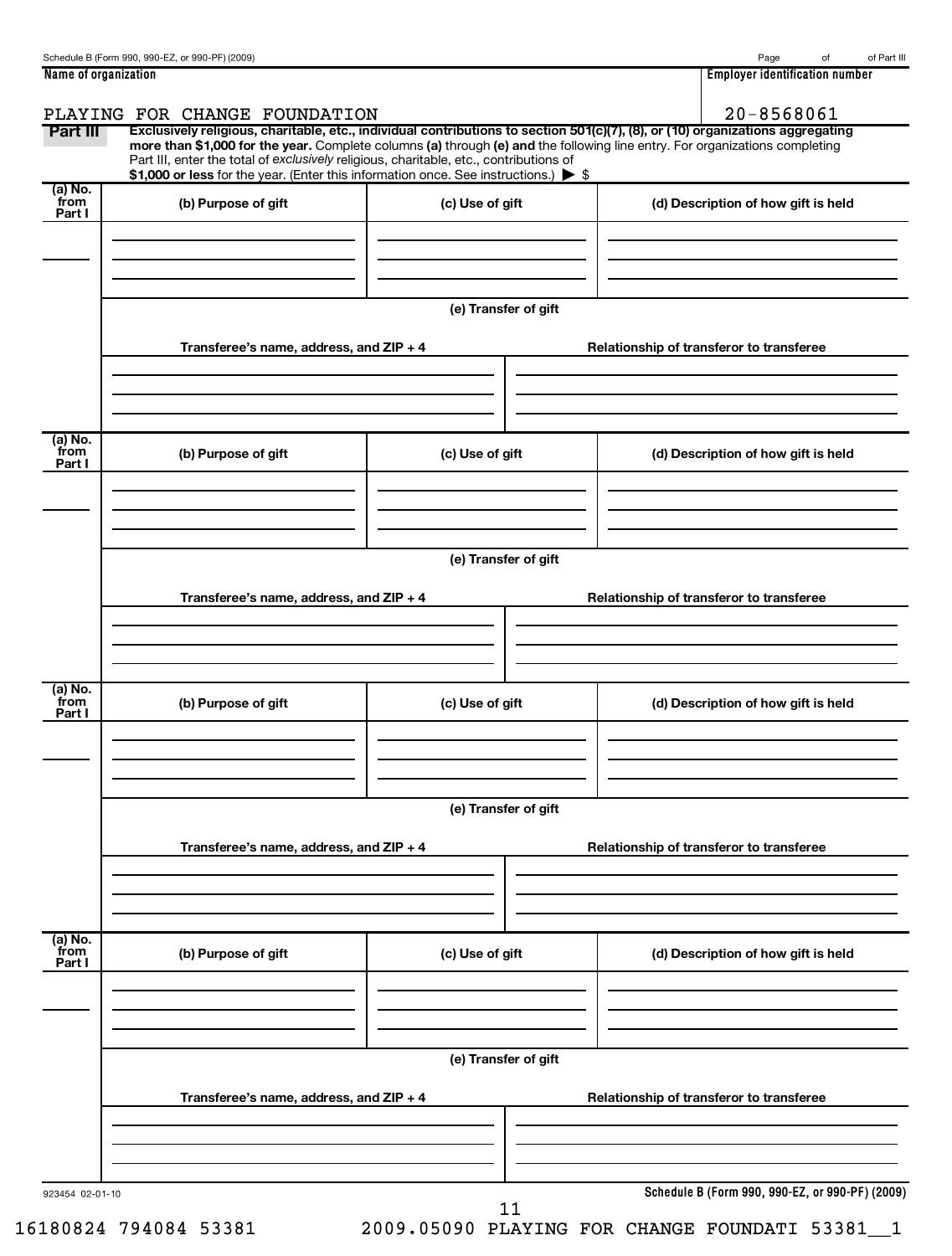**(Form 990 or 990-EZ)**

# **Supplemental Information Regarding Fundraising or Gaming Activities 2009**

OMB No. 1545-0047

| ▶ Complete if the organization answered "Yes" to Form 990, Part IV, lines 17, 18, or 19,<br>Department of the Treasury<br>or if the organization entered more than \$15,000 on Form 990-EZ, line 6a.<br>Internal Revenue Service<br>Attach to Form 990 or Form 990-EZ. See separate instructions. |                                  |  |               |                            |                               | <b>Open To Public</b><br>Inspection                                                                                           |                                        |                                     |
|---------------------------------------------------------------------------------------------------------------------------------------------------------------------------------------------------------------------------------------------------------------------------------------------------|----------------------------------|--|---------------|----------------------------|-------------------------------|-------------------------------------------------------------------------------------------------------------------------------|----------------------------------------|-------------------------------------|
| Name of the organization                                                                                                                                                                                                                                                                          |                                  |  |               |                            |                               |                                                                                                                               | <b>Employer identification number</b>  |                                     |
| 20-8568061<br>PLAYING FOR CHANGE FOUNDATION                                                                                                                                                                                                                                                       |                                  |  |               |                            |                               |                                                                                                                               |                                        |                                     |
| Part I                                                                                                                                                                                                                                                                                            | required to complete this part.  |  |               |                            |                               | Fundraising Activities. Complete if the organization answered "Yes" to Form 990, Part IV, line 17. Form 990-EZ filers are not |                                        |                                     |
| 1 Indicate whether the organization raised funds through any of the following activities. Check all that apply.                                                                                                                                                                                   |                                  |  |               |                            |                               |                                                                                                                               |                                        |                                     |
| Mail solicitations<br>а                                                                                                                                                                                                                                                                           |                                  |  | e             |                            |                               | Solicitation of non-government grants                                                                                         |                                        |                                     |
| b                                                                                                                                                                                                                                                                                                 | Internet and email solicitations |  | f             |                            |                               | Solicitation of government grants                                                                                             |                                        |                                     |
| Phone solicitations<br>c                                                                                                                                                                                                                                                                          |                                  |  | g             | Special fundraising events |                               |                                                                                                                               |                                        |                                     |
| In-person solicitations<br>d                                                                                                                                                                                                                                                                      |                                  |  |               |                            |                               |                                                                                                                               |                                        |                                     |
| 2 a Did the organization have a written or oral agreement with any individual (including officers, directors, trustees or                                                                                                                                                                         |                                  |  |               |                            |                               |                                                                                                                               |                                        |                                     |
|                                                                                                                                                                                                                                                                                                   |                                  |  |               |                            |                               | key employees listed in Form 990, Part VII) or entity in connection with professional fundraising services?                   | Yes                                    | No                                  |
| <b>b</b> If "Yes," list the ten highest paid individuals or entities (fundraisers) pursuant to agreements under which the fundraiser is to be<br>compensated at least \$5,000 by the organization.                                                                                                |                                  |  |               |                            |                               |                                                                                                                               |                                        |                                     |
|                                                                                                                                                                                                                                                                                                   |                                  |  |               |                            |                               |                                                                                                                               |                                        |                                     |
| (i) Name of individual                                                                                                                                                                                                                                                                            |                                  |  |               |                            | (iii) Did<br>fundraiser       | (iv) Gross receipts                                                                                                           | (v) Amount paid<br>to (or retained by) | (vi) Amount paid                    |
| or entity (fundraiser)                                                                                                                                                                                                                                                                            |                                  |  | (ii) Activity |                            | have custody<br>or control of | from activity                                                                                                                 | fundraiser                             | to (or retained by)<br>organization |
|                                                                                                                                                                                                                                                                                                   |                                  |  |               |                            | contributions?                |                                                                                                                               | listed in col. (i)                     |                                     |
|                                                                                                                                                                                                                                                                                                   |                                  |  |               | Yes                        | No                            |                                                                                                                               |                                        |                                     |
|                                                                                                                                                                                                                                                                                                   |                                  |  |               |                            |                               |                                                                                                                               |                                        |                                     |
|                                                                                                                                                                                                                                                                                                   |                                  |  |               |                            |                               |                                                                                                                               |                                        |                                     |
|                                                                                                                                                                                                                                                                                                   |                                  |  |               |                            |                               |                                                                                                                               |                                        |                                     |
|                                                                                                                                                                                                                                                                                                   |                                  |  |               |                            |                               |                                                                                                                               |                                        |                                     |
|                                                                                                                                                                                                                                                                                                   |                                  |  |               |                            |                               |                                                                                                                               |                                        |                                     |
|                                                                                                                                                                                                                                                                                                   |                                  |  |               |                            |                               |                                                                                                                               |                                        |                                     |
|                                                                                                                                                                                                                                                                                                   |                                  |  |               |                            |                               |                                                                                                                               |                                        |                                     |
|                                                                                                                                                                                                                                                                                                   |                                  |  |               |                            |                               |                                                                                                                               |                                        |                                     |
|                                                                                                                                                                                                                                                                                                   |                                  |  |               |                            |                               |                                                                                                                               |                                        |                                     |
|                                                                                                                                                                                                                                                                                                   |                                  |  |               |                            |                               |                                                                                                                               |                                        |                                     |
|                                                                                                                                                                                                                                                                                                   |                                  |  |               |                            |                               |                                                                                                                               |                                        |                                     |
|                                                                                                                                                                                                                                                                                                   |                                  |  |               |                            |                               |                                                                                                                               |                                        |                                     |
|                                                                                                                                                                                                                                                                                                   |                                  |  |               |                            |                               |                                                                                                                               |                                        |                                     |
|                                                                                                                                                                                                                                                                                                   |                                  |  |               |                            |                               |                                                                                                                               |                                        |                                     |
|                                                                                                                                                                                                                                                                                                   |                                  |  |               |                            |                               |                                                                                                                               |                                        |                                     |
|                                                                                                                                                                                                                                                                                                   |                                  |  |               |                            |                               |                                                                                                                               |                                        |                                     |
|                                                                                                                                                                                                                                                                                                   |                                  |  |               |                            |                               |                                                                                                                               |                                        |                                     |
|                                                                                                                                                                                                                                                                                                   |                                  |  |               |                            |                               |                                                                                                                               |                                        |                                     |
| Total                                                                                                                                                                                                                                                                                             |                                  |  |               |                            |                               |                                                                                                                               |                                        |                                     |
| 3 List all states in which the organization is registered or licensed to solicit funds or has been notified it is exempt from registration or licensing.                                                                                                                                          |                                  |  |               |                            |                               |                                                                                                                               |                                        |                                     |
|                                                                                                                                                                                                                                                                                                   |                                  |  |               |                            |                               |                                                                                                                               |                                        |                                     |
|                                                                                                                                                                                                                                                                                                   |                                  |  |               |                            |                               |                                                                                                                               |                                        |                                     |
|                                                                                                                                                                                                                                                                                                   |                                  |  |               |                            |                               |                                                                                                                               |                                        |                                     |
|                                                                                                                                                                                                                                                                                                   |                                  |  |               |                            |                               |                                                                                                                               |                                        |                                     |
|                                                                                                                                                                                                                                                                                                   |                                  |  |               |                            |                               |                                                                                                                               |                                        |                                     |
|                                                                                                                                                                                                                                                                                                   |                                  |  |               |                            |                               |                                                                                                                               |                                        |                                     |
|                                                                                                                                                                                                                                                                                                   |                                  |  |               |                            |                               |                                                                                                                               |                                        |                                     |

**Schedule G (Form 990 or 990-EZ) 2009 For Privacy Act and Paperwork Reduction Act Notice, see the Instructions for Form 990 or 990-EZ.** LHA

932081 02-03-10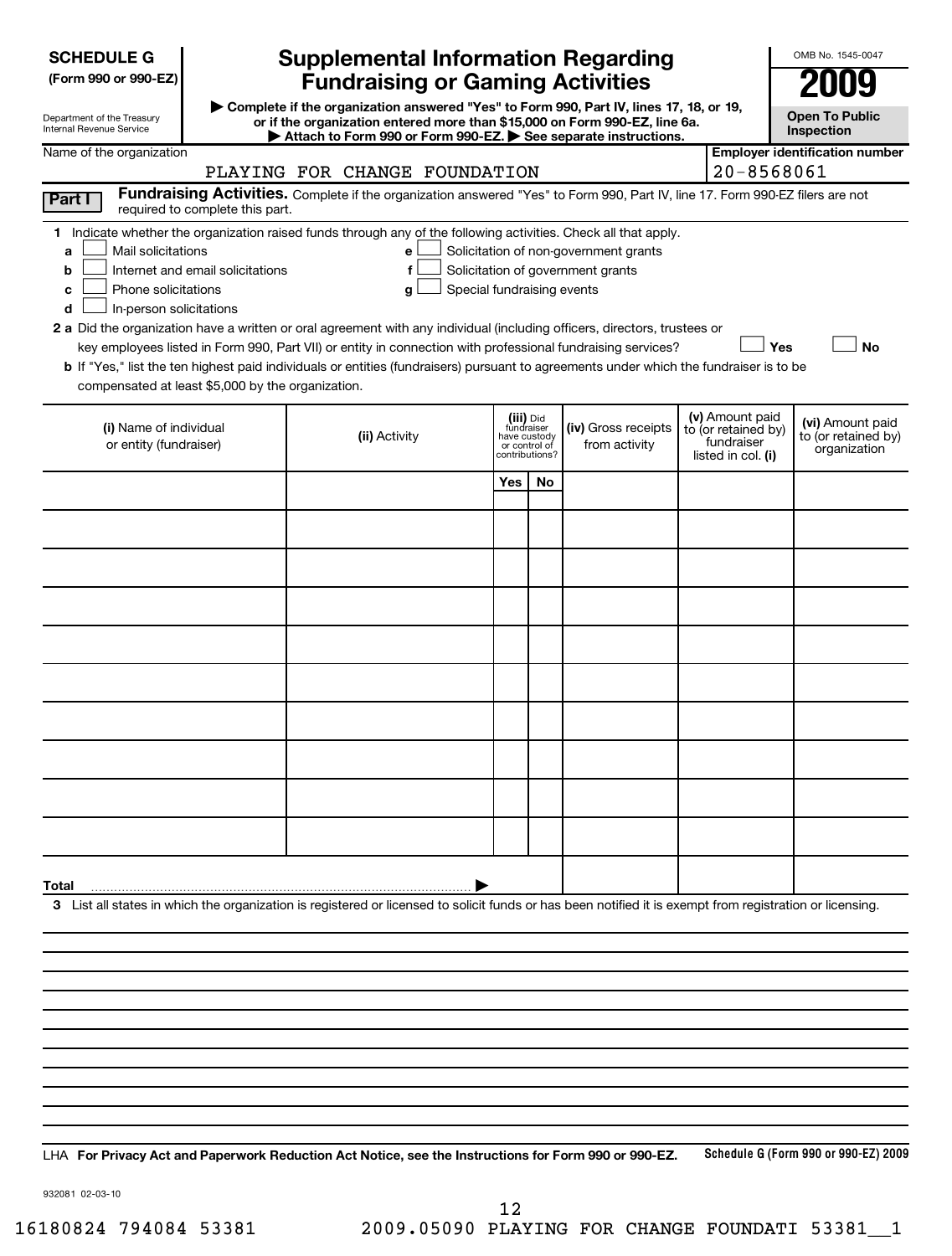|                 |                                                                                                                                                                                             | (a) Event #1                | $(b)$ Event #2                                   | (c) Other events | (d) Total events                                    |
|-----------------|---------------------------------------------------------------------------------------------------------------------------------------------------------------------------------------------|-----------------------------|--------------------------------------------------|------------------|-----------------------------------------------------|
|                 |                                                                                                                                                                                             | <b>CONCERT</b><br>RECEPTION |                                                  | <b>NONE</b>      | (add col. (a) through<br>col. (c))                  |
|                 |                                                                                                                                                                                             | (event type)                | (event type)                                     | (total number)   |                                                     |
| Revenue         | 1.                                                                                                                                                                                          | 56,394.                     |                                                  |                  | 56,394.                                             |
|                 | 2 Less: Charitable contributions                                                                                                                                                            | 43,271.                     |                                                  |                  | 43, 271.                                            |
|                 | Gross income (line 1 minus line 2)<br>3                                                                                                                                                     | 13,123.                     |                                                  |                  | 13,123.                                             |
|                 |                                                                                                                                                                                             |                             |                                                  |                  |                                                     |
|                 | 5                                                                                                                                                                                           | 1,356.                      |                                                  |                  | 1,356.                                              |
| Direct Expenses | 6                                                                                                                                                                                           |                             |                                                  |                  |                                                     |
|                 | 7                                                                                                                                                                                           |                             |                                                  |                  |                                                     |
|                 | 8                                                                                                                                                                                           |                             |                                                  |                  |                                                     |
|                 | 9                                                                                                                                                                                           | 11,767.                     |                                                  |                  | 11,767.<br>13, 123,                                 |
|                 | 10                                                                                                                                                                                          |                             |                                                  | ▶                |                                                     |
|                 | Part III<br>Gaming. Complete if the organization answered "Yes" to Form 990, Part IV, line 19, or reported more than                                                                        |                             |                                                  |                  |                                                     |
|                 | \$15,000 on Form 990-EZ, line 6a.                                                                                                                                                           |                             |                                                  |                  |                                                     |
|                 |                                                                                                                                                                                             | (a) Bingo                   | (b) Pull tabs/instant<br>bingo/progressive bingo | (c) Other gaming | (d) Total gaming (add<br>col. (a) through col. (c)) |
| Revenue         |                                                                                                                                                                                             |                             |                                                  |                  |                                                     |
|                 | 1.                                                                                                                                                                                          |                             |                                                  |                  |                                                     |
|                 |                                                                                                                                                                                             |                             |                                                  |                  |                                                     |
|                 |                                                                                                                                                                                             |                             |                                                  |                  |                                                     |
|                 | 3                                                                                                                                                                                           |                             |                                                  |                  |                                                     |
| Direct Expenses | 4                                                                                                                                                                                           |                             |                                                  |                  |                                                     |
|                 |                                                                                                                                                                                             |                             |                                                  |                  |                                                     |
|                 | 5                                                                                                                                                                                           | Yes<br>%                    | <b>Yes</b><br>%                                  | Yes<br>%         |                                                     |
|                 | 6 Volunteer labor                                                                                                                                                                           | No                          | No                                               | No               |                                                     |
|                 | Direct expense summary. Add lines 2 through 5 in column (d)<br>7                                                                                                                            |                             |                                                  |                  |                                                     |
|                 | 8                                                                                                                                                                                           |                             |                                                  |                  |                                                     |
|                 |                                                                                                                                                                                             |                             |                                                  |                  | Yes                                                 |
|                 | Enter the state(s) in which the organization operates gaming activities:                                                                                                                    |                             |                                                  |                  |                                                     |
|                 |                                                                                                                                                                                             |                             |                                                  |                  | 9а                                                  |
|                 | <b>b</b> If "No," explain:                                                                                                                                                                  |                             |                                                  |                  |                                                     |
|                 |                                                                                                                                                                                             |                             |                                                  |                  |                                                     |
|                 |                                                                                                                                                                                             |                             |                                                  |                  |                                                     |
|                 | <b>b</b> If "Yes," explain:                                                                                                                                                                 |                             |                                                  |                  | <b>10a</b>                                          |
|                 |                                                                                                                                                                                             |                             |                                                  |                  |                                                     |
| 11<br>12        | Does the organization operate gaming activities with nonmembers?<br>Is the organization a grantor, beneficiary or trustee of a trust or a member of a partnership or other entity formed to |                             |                                                  |                  | 11<br>12                                            |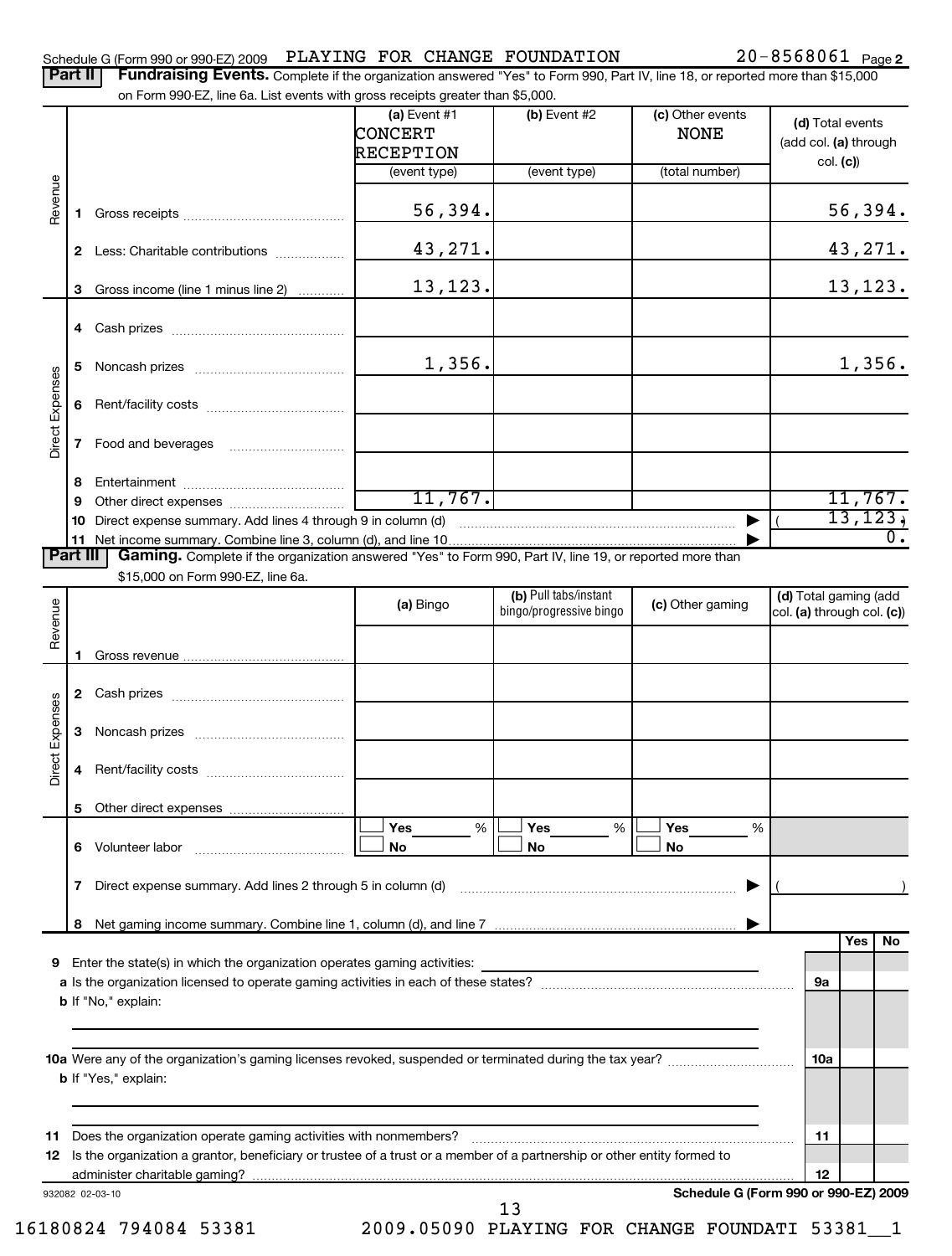### Schedule G (Form 990 or 990-EZ) 2009 PLAYING FOR CHANGE FOUNDATION  $20-8568061$  Page

### **3**

|                                                                                                                                          |                                     |            | Yes | No |
|------------------------------------------------------------------------------------------------------------------------------------------|-------------------------------------|------------|-----|----|
| 13 Indicate the percentage of gaming activity operated in:                                                                               |                                     |            |     |    |
|                                                                                                                                          | 13а<br>%                            |            |     |    |
|                                                                                                                                          | 13 <sub>b</sub><br>$\frac{0}{6}$    |            |     |    |
| 14 Enter the name and address of the person who prepares the organization's gaming/special events books and records:                     |                                     |            |     |    |
| Name $\blacktriangleright$                                                                                                               |                                     |            |     |    |
| Address $\blacktriangleright$ $\_\_$                                                                                                     |                                     |            |     |    |
| 15a Does the organization have a contract with a third party from whom the organization receives gaming revenue?                         |                                     | <b>15a</b> |     |    |
| b If "Yes," enter the amount of gaming revenue received by the organization > \$ ________________ and the amount                         |                                     |            |     |    |
| of gaming revenue retained by the third party $\triangleright$ \$ _______________________.                                               |                                     |            |     |    |
| c If "Yes," enter name and address of the third party:                                                                                   |                                     |            |     |    |
|                                                                                                                                          |                                     |            |     |    |
| Name $\blacktriangleright$<br><u> 1989 - Johann Barbara, martxa alemaniar arg</u>                                                        |                                     |            |     |    |
|                                                                                                                                          |                                     |            |     |    |
|                                                                                                                                          |                                     |            |     |    |
| 16 Gaming manager information:                                                                                                           |                                     |            |     |    |
| Name $\blacktriangleright$                                                                                                               |                                     |            |     |    |
|                                                                                                                                          |                                     |            |     |    |
| Gaming manager compensation > \$                                                                                                         |                                     |            |     |    |
|                                                                                                                                          |                                     |            |     |    |
| Description of services provided <b>Description of services provided Description of services</b> provided <b>Description of services</b> |                                     |            |     |    |
|                                                                                                                                          |                                     |            |     |    |
|                                                                                                                                          |                                     |            |     |    |
| Director/officer<br>Employee<br>Independent contractor                                                                                   |                                     |            |     |    |
| <b>17</b> Mandatory distributions:                                                                                                       |                                     |            |     |    |
| a Is the organization required under state law to make charitable distributions from the gaming proceeds to                              |                                     |            |     |    |
|                                                                                                                                          |                                     | 17a        |     |    |
| <b>b</b> Enter the amount of distributions required under state law to be distributed to other exempt organizations or spent in the      |                                     |            |     |    |
| organization's own exempt activities during the tax year $\triangleright$ \$                                                             |                                     |            |     |    |
|                                                                                                                                          | 0-1-1-1-0 (F = --- 000 = - 000 F.T) |            |     |    |

**Schedule G (Form 990 or 990-EZ) 2009**

932083 02-03-10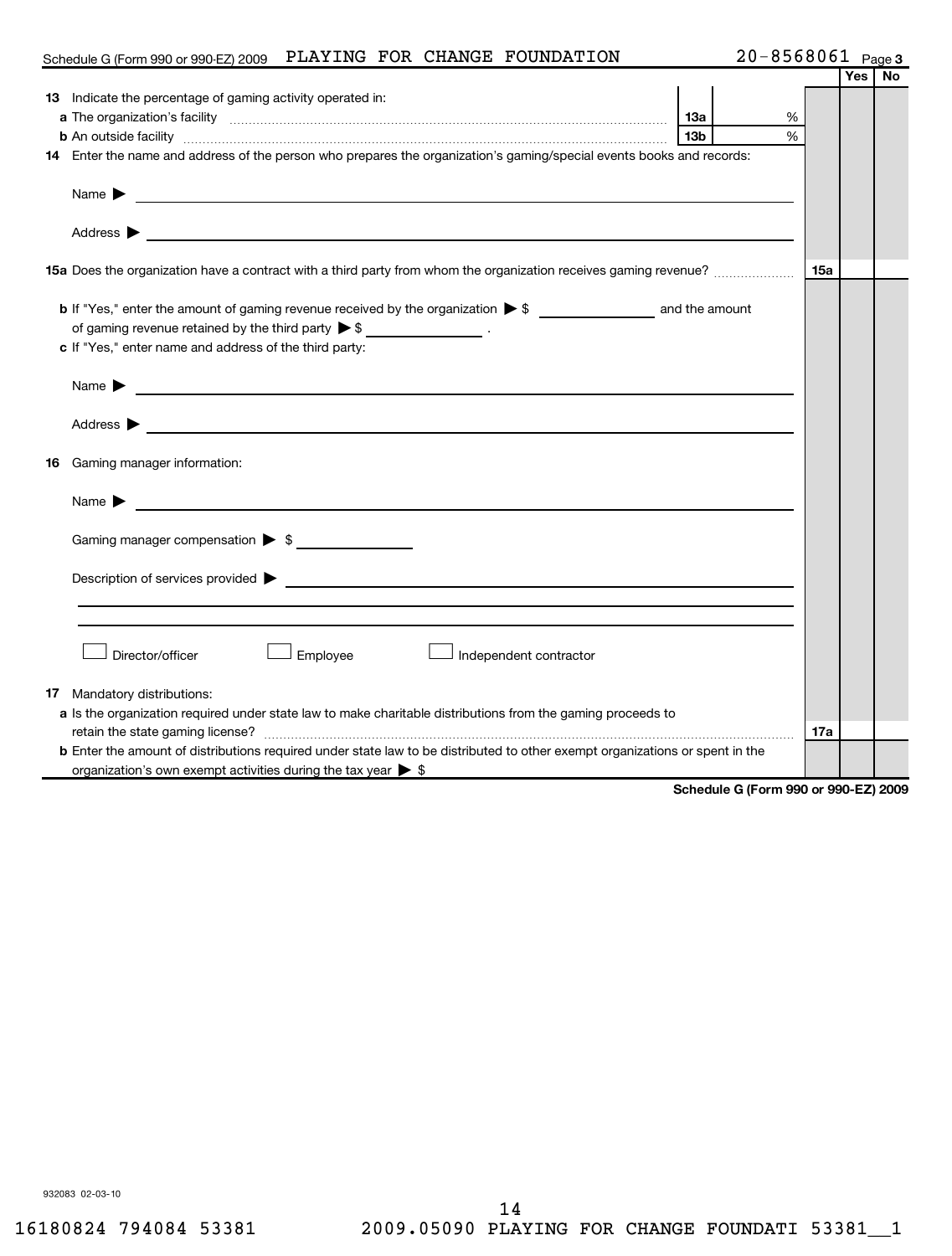| PLAYING FOR CHANGE FOUNDATION                                                                                                                                                                                                  |                         | 20-8568061                                                                                              |                |
|--------------------------------------------------------------------------------------------------------------------------------------------------------------------------------------------------------------------------------|-------------------------|---------------------------------------------------------------------------------------------------------|----------------|
| <b>FORM 990-EZ</b><br>OTHER EXPENSES                                                                                                                                                                                           |                         | <b>STATEMENT</b>                                                                                        | $\mathbf{1}$   |
| DESCRIPTION                                                                                                                                                                                                                    |                         | <b>AMOUNT</b>                                                                                           |                |
| <b>CONCERT EXPENSE</b><br>MUSIC SCHOOL EXPENSE<br>PROMOTION<br><b>TRAVEL</b><br>WEBSITE<br>TAXES & LICENSES<br><b>TELEPHONE</b><br><b>INSURANCE</b><br><b>BANK CHARGES</b><br><b>SUPPLIES</b><br>TOTAL TO FORM 990-EZ, LINE 16 |                         | 28,589.<br>52,800.<br>16,822.<br>8,702.<br>10, 200.<br>3,568.<br>6,814.<br>2,975.<br>1,005.<br>131,925. | 450.           |
|                                                                                                                                                                                                                                |                         |                                                                                                         |                |
| <b>FORM 990-EZ</b><br>OTHER ASSETS                                                                                                                                                                                             |                         | <b>STATEMENT</b>                                                                                        | $\overline{a}$ |
| DESCRIPTION                                                                                                                                                                                                                    | BEG. OF YEAR            | END OF YEAR                                                                                             |                |
| PLEDGE RECEIVABLE<br>PREPAID INSURANCE<br>SECURITY DEPOSITS                                                                                                                                                                    | 0.<br>1,261.<br>11,025. | 25,000.<br>1,261.<br>11,025.                                                                            |                |
| TOTAL TO FORM 990-EZ, LINE 24                                                                                                                                                                                                  | 12,286.                 | 37,286.                                                                                                 |                |
| FORM 990-EZ<br>OTHER CHANGES IN NET ASSETS OR FUND BALANCES                                                                                                                                                                    |                         | <b>STATEMENT</b>                                                                                        | 3              |
| DESCRIPTION                                                                                                                                                                                                                    |                         | <b>AMOUNT</b>                                                                                           |                |
| UNREALIZED GAIN                                                                                                                                                                                                                |                         |                                                                                                         | 80.            |
| TOTAL TO FORM 990-EZ, LINE 20                                                                                                                                                                                                  |                         |                                                                                                         | 80.            |
|                                                                                                                                                                                                                                |                         |                                                                                                         |                |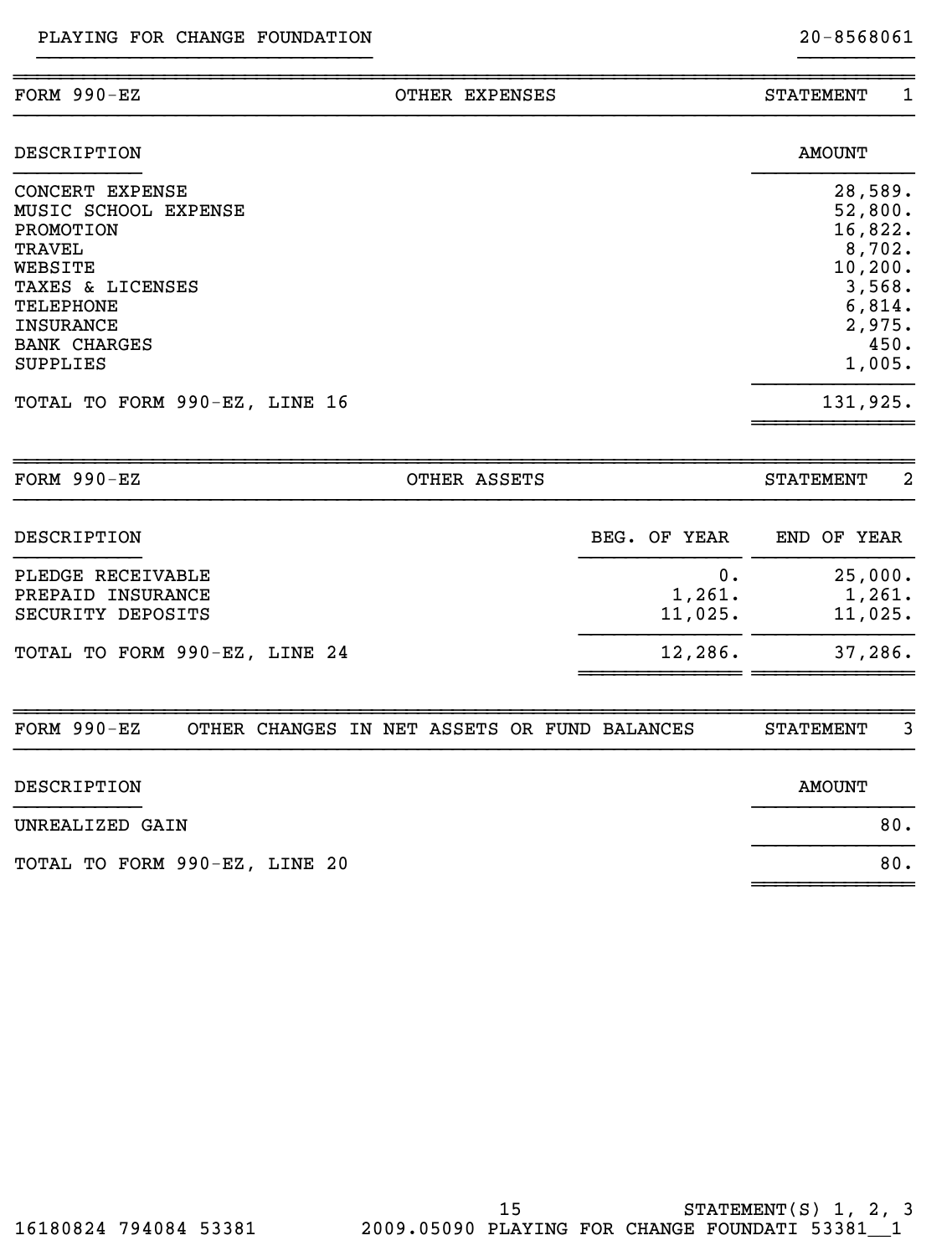| $FORM 990 - EZ$ | INFORMATION REGARDING TRANSFERS<br>ASSOCIATED WITH PERSONAL BENEFIT CONTRACTS                                         | <b>STATEMENT</b> | 4 |
|-----------------|-----------------------------------------------------------------------------------------------------------------------|------------------|---|
|                 | A) DID THE ORGANIZATION, DURING THE YEAR, RECEIVE ANY FUNDS,<br>DIRECTLY OR INDIRECTLY, TO PAY PREMIUMS ON A PERSONAL |                  |   |

}}}}}}}}}}}}}}}}}}}}}}}}}}}}} }}}}}}}}}}

|  |  | B) DID THE ORGANIZATION, DURING THE YEAR, PAY PREMIUMS, |  |  |  |                                                                        |  |  |  |
|--|--|---------------------------------------------------------|--|--|--|------------------------------------------------------------------------|--|--|--|
|  |  |                                                         |  |  |  | DIRECTLY OR INDIRECTLY, ON A PERSONAL BENEFIT CONTRACT? [ ] YES [X] NO |  |  |  |

~~~~~~~~~~~~~~~~~~~~~~~~~~~~~~~~~~~~~~~~~~~~~~~~~~~~~~~~~~~~~~~~~~~~~~~~~~~~~~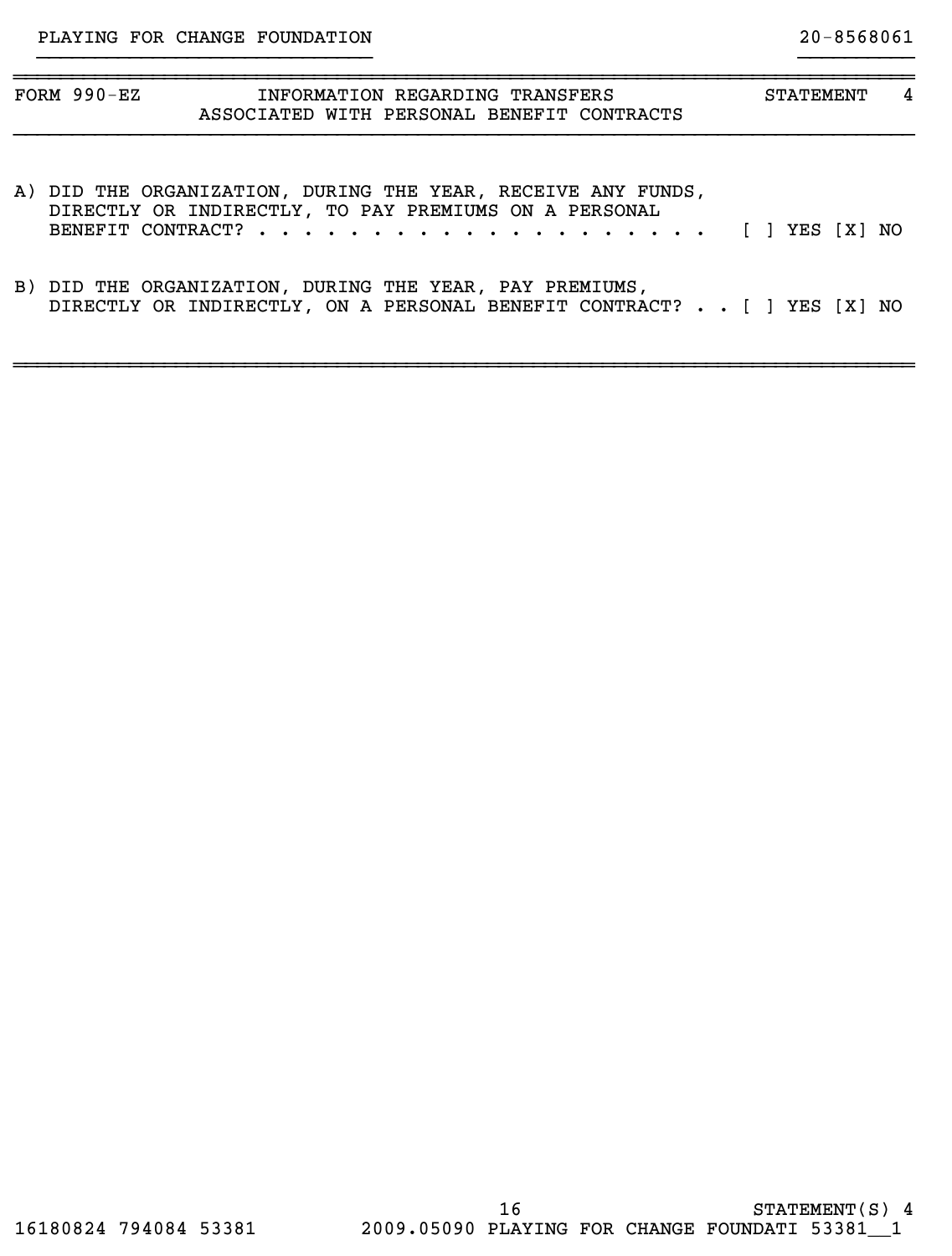990-EZ PG 2 STATEMENT 5

BUILDING SCHOOLS IN ORDER TO PROVIDE A SAFE, CREATIVE OUTLET FOR THE CHILDREN WHILE COMNNECTING THEM TO OTHER STUDENTS AROUND THE WORLD THROUGH MUSIC.

}}}}}}}}}}}}}}}}}}}}}}}}}}}}} }}}}}}}}}} ~~~~~~~~~~~~~~~~~~~~~~~~~~~~~~~~~~~~~~~~~~~~~~~~~~~~~~~~~~~~~~~~~~~~~~~~~~~~~~~~

}}}}}}}}}}}}}}}}}}}}}}}}}}}}}}}}}}}}}}}}}}}}}}}}}}}}}}}}}}}}}}}}}}}}}}}}}}}}}}}}

THE FIRST MUSIC SCHOOL BUILT AND OPENED BY PFCF OFFERS CLASSES TO STUDENTS AGES 7 TO 18 AND THE CURRICULUM OFFERS BASIC READING AND WRITING, ALONG WITH MUSIC THEORY, REHEARSAL AND PERFORMANCE. THE MUSIC SCHOOL IS WORKING TO CONNECT AFRICANS BEYOND THE BOUNDARIES OF THEIR REGIONS.

PFCF BUILD A SECOND MUSIC SCHOOL ON THE CONTINENT OF AFRICA. THE SCHOOL OFFERS MUSIC AND DANCE CLASSES ROOTED IN THE TRADITIONAL STYLE OF THE NORTHERN REGION OF GHANA. THE SCHOOL WAS BUILT IN 2009 AND WILL BEGIN HOLDING CLASSES IN THE SPRING OF 2010. FOR MANY STUDENTS, THIS WILL BE THEIR FIRST TIME ATTENDING A SCHOOL OF ANY KIND AS THERE ARE CURRENTLY NO OTHER TUITION-FREE SCHOOLS IN THE REGION.

OPENED THE PLAYING FOR CHANGE MUSIC PROGRAM IN A TEACHING CENTER IN AFRICA. CLASSES ARE OFFERED IN FLUTE, HARMONIUM, GUITAR AND DRUMS. PFCF HELPS WITH THE THE TRANSPORTATION OF SUPPLIES AND EQUIPMENT AS WELL AS TEACHER SALARIES, FOOD, MEDICINE, SCHOOL CLOTHES, MUSIC INSTRUMENTS AND OTHER NECESSITIES. IT IS PFCF'S HOPE THAT THE MUSIC PROGRAM WILL PROVIDE NEW OPPORTUNITIES AND UPLIFT THE SPIRITS OF AND PROVIDE SUPPORT TO THE CHILDREN IN THE REGION WHO FACE GREAT ISOLATION DUE TO THE ROUGH TERRAIN OF THE LAND.